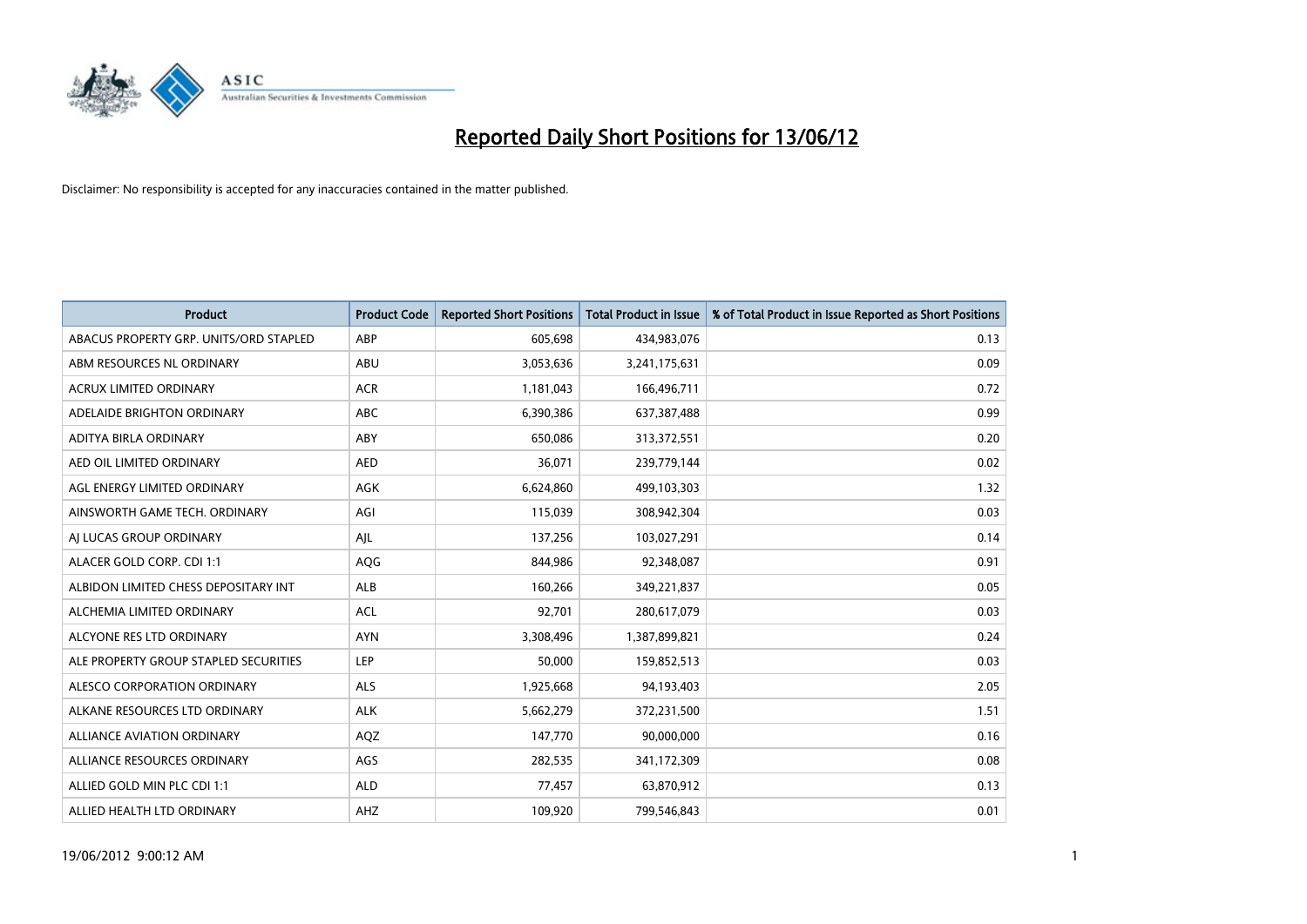

| <b>Product</b>                          | <b>Product Code</b> | <b>Reported Short Positions</b> | <b>Total Product in Issue</b> | % of Total Product in Issue Reported as Short Positions |
|-----------------------------------------|---------------------|---------------------------------|-------------------------------|---------------------------------------------------------|
| ALTONA MINING LTD ORDINARY              | <b>AOH</b>          | 626,670                         | 522,091,038                   | 0.12                                                    |
| ALUMINA LIMITED ORDINARY                | AWC                 | 109,464,596                     | 2,440,196,187                 | 4.48                                                    |
| AMALGAMATED HOLDINGS ORDINARY           | AHD                 | 26,545                          | 157,613,022                   | 0.01                                                    |
| AMCOM TELECOMM, ORDINARY                | AMM                 | 5,000                           | 241,491,904                   | 0.00                                                    |
| AMCOR LIMITED ORDINARY                  | AMC                 | 3,469,021                       | 1,206,684,923                 | 0.26                                                    |
| AMP LIMITED ORDINARY                    | AMP                 | 4,640,395                       | 2,894,931,180                 | 0.14                                                    |
| AMPELLA MINING ORDINARY                 | AMX                 | 3,473,192                       | 240,600,493                   | 1.42                                                    |
| ANSELL LIMITED ORDINARY                 | <b>ANN</b>          | 3,088,499                       | 130,656,668                   | 2.37                                                    |
| ANTARES ENERGY LTD ORDINARY             | <b>AZZ</b>          | 408,953                         | 260,000,000                   | 0.15                                                    |
| ANZ BANKING GRP LTD ORDINARY            | ANZ                 | 14,272,431                      | 2,679,682,754                 | 0.50                                                    |
| APA GROUP STAPLED SECURITIES            | APA                 | 6,904,342                       | 644,485,583                   | 1.08                                                    |
| APN NEWS & MEDIA ORDINARY               | <b>APN</b>          | 21,267,545                      | 649,010,756                   | 3.27                                                    |
| AQUARIUS PLATINUM. ORDINARY             | <b>AOP</b>          | 12,451,741                      | 470,312,578                   | 2.63                                                    |
| AQUILA RESOURCES ORDINARY               | <b>AQA</b>          | 5,910,365                       | 411,804,442                   | 1.44                                                    |
| ARAFURA RESOURCE LTD ORDINARY           | ARU                 | 7,621,474                       | 396,004,144                   | 1.91                                                    |
| ARB CORPORATION ORDINARY                | ARP                 | 60,760                          | 72,481,302                    | 0.08                                                    |
| ARDENT LEISURE GROUP STAPLED SECURITIES | AAD                 | 252,466                         | 334,209,401                   | 0.08                                                    |
| ARISTOCRAT LEISURE ORDINARY             | ALL                 | 17,975,475                      | 550,502,889                   | 3.28                                                    |
| ASCIANO LIMITED ORDINARY                | <b>AIO</b>          | 7,239,885                       | 975,385,664                   | 0.76                                                    |
| ASG GROUP LIMITED ORDINARY              | ASZ                 | 330,450                         | 172,152,079                   | 0.19                                                    |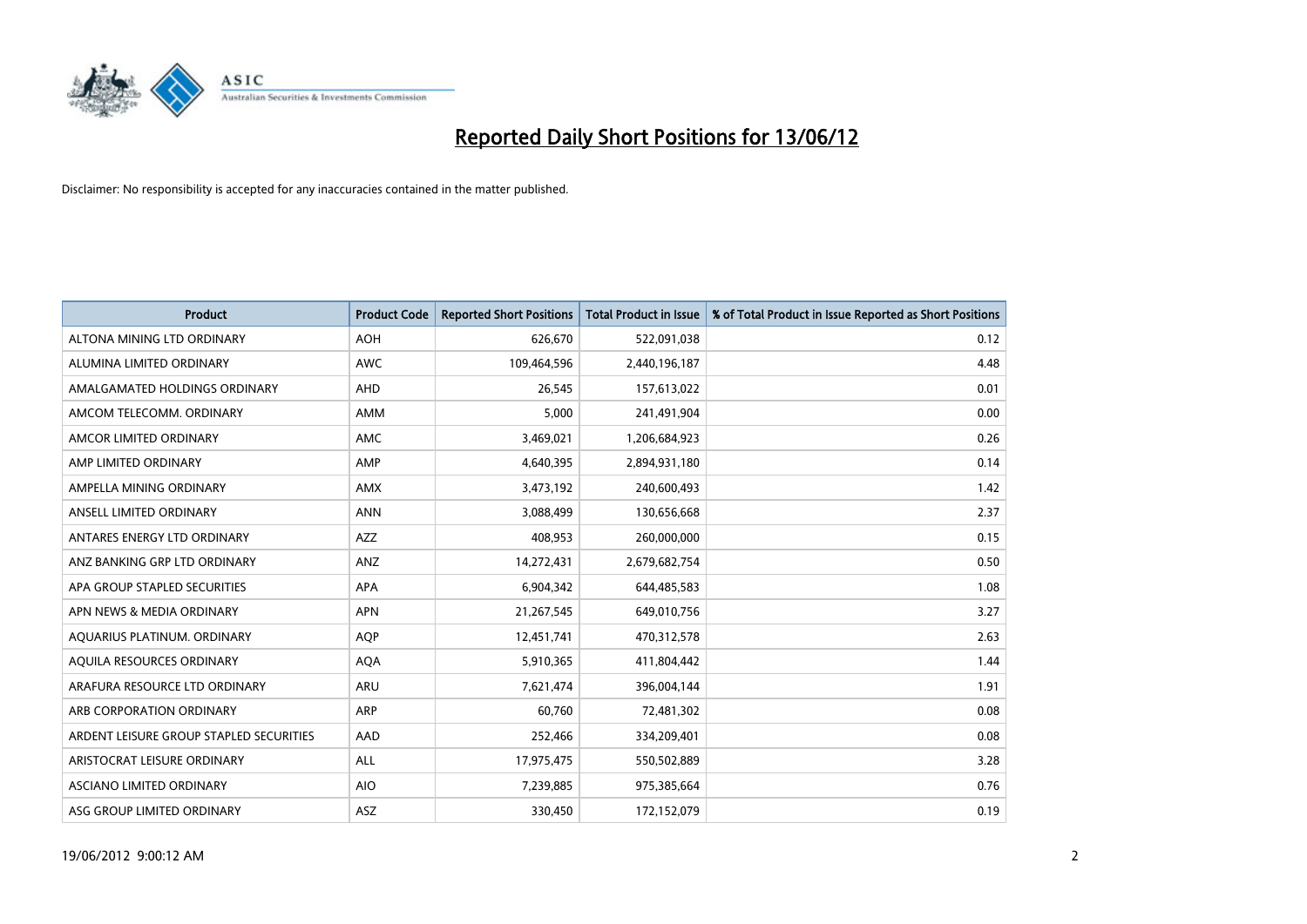

| <b>Product</b>                          | <b>Product Code</b> | <b>Reported Short Positions</b> | <b>Total Product in Issue</b> | % of Total Product in Issue Reported as Short Positions |
|-----------------------------------------|---------------------|---------------------------------|-------------------------------|---------------------------------------------------------|
| ASPEN GROUP ORD/UNITS STAPLED           | <b>APZ</b>          | 142,404                         | 600,507,326                   | 0.02                                                    |
| ASPIRE MINING LTD ORDINARY              | <b>AKM</b>          | 270,129                         | 620,594,556                   | 0.04                                                    |
| ASTRO JAP PROP GROUP STAPLED SECURITIES | AJA                 | 17,369                          | 58,445,002                    | 0.02                                                    |
| ASX LIMITED ORDINARY                    | ASX                 | 3,818,312                       | 175,136,729                   | 2.17                                                    |
| ATLAS IRON LIMITED ORDINARY             | <b>AGO</b>          | 9,794,055                       | 904,580,993                   | 1.08                                                    |
| AUCKLAND INTERNATION ORDINARY           | <b>AIA</b>          | 50,000                          | 1,322,564,489                 | 0.00                                                    |
| <b>AURORA OIL &amp; GAS ORDINARY</b>    | <b>AUT</b>          | 4,960,689                       | 445,458,159                   | 1.11                                                    |
| AUSDRILL LIMITED ORDINARY               | ASL                 | 921,337                         | 304,397,289                   | 0.31                                                    |
| AUSENCO LIMITED ORDINARY                | AAX                 | 368,584                         | 123,872,665                   | 0.29                                                    |
| <b>AUSTAL LIMITED ORDINARY</b>          | ASB                 | 322,290                         | 188,193,007                   | 0.16                                                    |
| AUSTBROKERS HOLDINGS ORDINARY           | <b>AUB</b>          | 100                             | 55,999,095                    | 0.00                                                    |
| AUSTIN ENGINEERING ORDINARY             | ANG                 | 20,976                          | 72,314,403                    | 0.02                                                    |
| AUSTRALAND PROPERTY STAPLED SECURITY    | <b>ALZ</b>          | 122,044                         | 576,846,597                   | 0.02                                                    |
| AUSTRALIAN AGRICULT, ORDINARY           | AAC                 | 375,795                         | 312,905,085                   | 0.11                                                    |
| AUSTRALIAN INFRASTR, UNITS/ORDINARY     | <b>AIX</b>          | 11,450,144                      | 620,733,944                   | 1.85                                                    |
| AUSTRALIAN PHARM. ORDINARY              | API                 | 259,657                         | 488,115,883                   | 0.06                                                    |
| AUTOMOTIVE HOLDINGS ORDINARY            | AHE                 | 8,054                           | 260,579,682                   | 0.00                                                    |
| AVIENNINGS LIMITED ORDINARY             | <b>AVJ</b>          | 575,001                         | 274,588,694                   | 0.21                                                    |
| AWE LIMITED ORDINARY                    | <b>AWE</b>          | 2,329,295                       | 521,871,941                   | 0.44                                                    |
| AZIMUTH RES LTD ORDINARY                | <b>AZH</b>          | 1,364,073                       | 401,368,304                   | 0.33                                                    |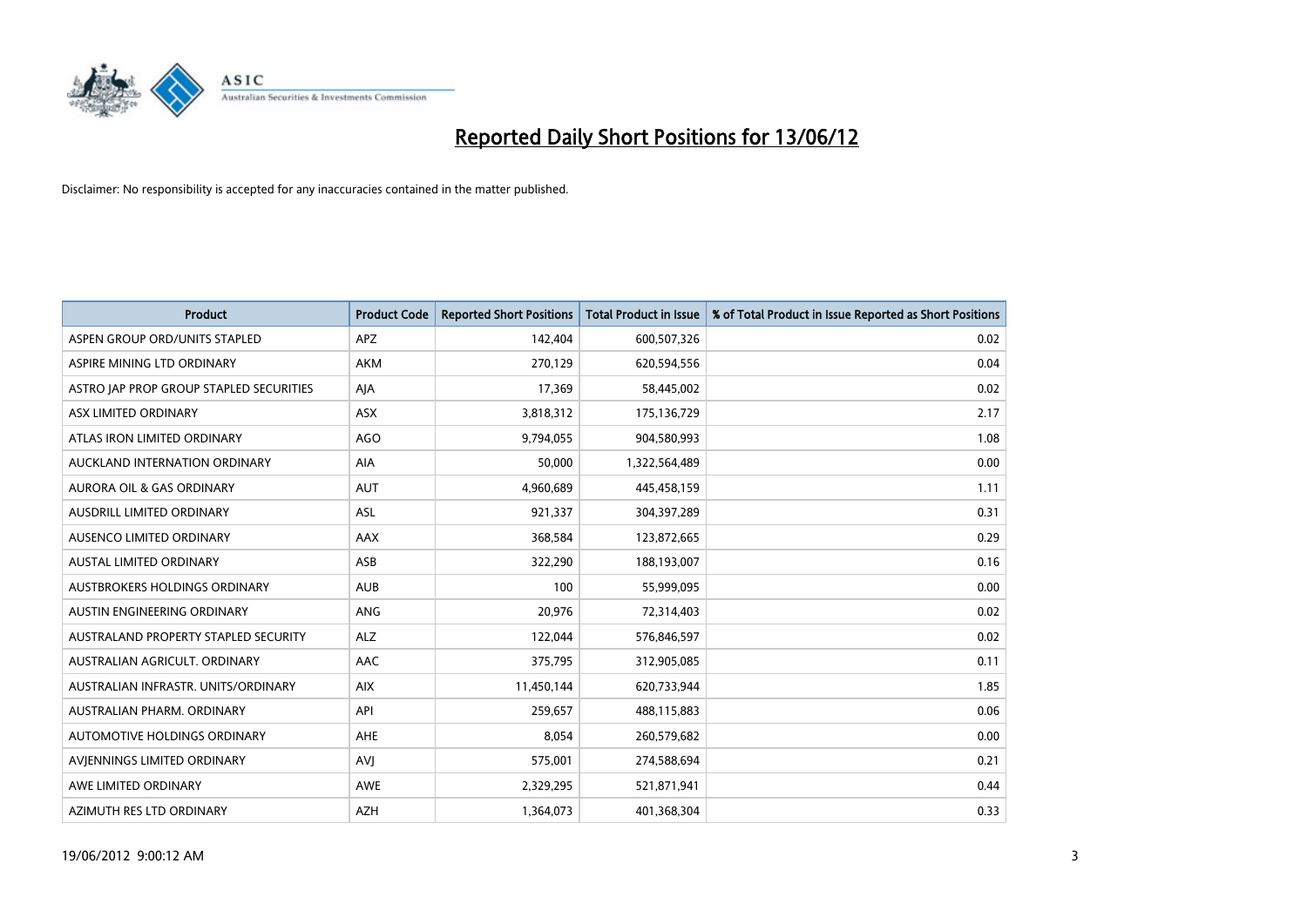

| <b>Product</b>                       | <b>Product Code</b> | <b>Reported Short Positions</b> | <b>Total Product in Issue</b> | % of Total Product in Issue Reported as Short Positions |
|--------------------------------------|---------------------|---------------------------------|-------------------------------|---------------------------------------------------------|
| AZUMAH RESOURCES ORDINARY            | <b>AZM</b>          | 743,919                         | 333,614,096                   | 0.22                                                    |
| BANDANNA ENERGY ORDINARY             | <b>BND</b>          | 3,416,605                       | 528,481,199                   | 0.63                                                    |
| BANK OF QUEENSLAND. ORDINARY         | <b>BOQ</b>          | 9,623,746                       | 308,797,224                   | 3.11                                                    |
| <b>BASE RES LIMITED ORDINARY</b>     | <b>BSE</b>          | 743,545                         | 460,440,029                   | 0.16                                                    |
| <b>BATHURST RESOURCES ORDINARY</b>   | <b>BTU</b>          | 36,850,860                      | 695,747,997                   | 5.28                                                    |
| <b>BC IRON LIMITED ORDINARY</b>      | <b>BCI</b>          | 298,814                         | 103,861,000                   | 0.28                                                    |
| BEACH ENERGY LIMITED ORDINARY        | <b>BPT</b>          | 24,468,971                      | 1,255,464,157                 | 1.94                                                    |
| BEADELL RESOURCE LTD ORDINARY        | <b>BDR</b>          | 9,071,387                       | 716,004,752                   | 1.27                                                    |
| BENDIGO AND ADELAIDE ORDINARY        | <b>BEN</b>          | 5,925,996                       | 396,604,957                   | 1.49                                                    |
| <b>BENITEC BIOPHARMA ORDINARY</b>    | <b>BLT</b>          | 75,000                          | 970,628,529                   | 0.01                                                    |
| BERKELEY RESOURCES ORDINARY          | <b>BKY</b>          | 359,026                         | 179,298,273                   | 0.21                                                    |
| BHP BILLITON LIMITED ORDINARY        | <b>BHP</b>          | 7,226,222                       | 3,211,691,105                 | 0.22                                                    |
| <b>BILLABONG ORDINARY</b>            | <b>BBG</b>          | 24,762,630                      | 257,888,239                   | 9.60                                                    |
| <b>BIOTA HOLDINGS ORDINARY</b>       | <b>BTA</b>          | 1,158,091                       | 182,350,316                   | 0.62                                                    |
| <b>BLACKHAM RESOURCES ORDINARY</b>   | <b>BLK</b>          | 9,511                           | 53,429,173                    | 0.02                                                    |
| <b>BLACKTHORN RESOURCES ORDINARY</b> | <b>BTR</b>          | 50,801                          | 127,818,000                   | 0.04                                                    |
| BLUESCOPE STEEL LTD ORDINARY         | <b>BSL</b>          | 52,225,142                      | 3,349,185,247                 | 1.55                                                    |
| <b>BOART LONGYEAR ORDINARY</b>       | <b>BLY</b>          | 7,074,607                       | 461,163,412                   | 1.52                                                    |
| <b>BOOM LOGISTICS ORDINARY</b>       | <b>BOL</b>          | 626                             | 468,663,585                   | 0.00                                                    |
| BORAL LIMITED. ORDINARY              | <b>BLD</b>          | 39,601,227                      | 758,572,140                   | 5.21                                                    |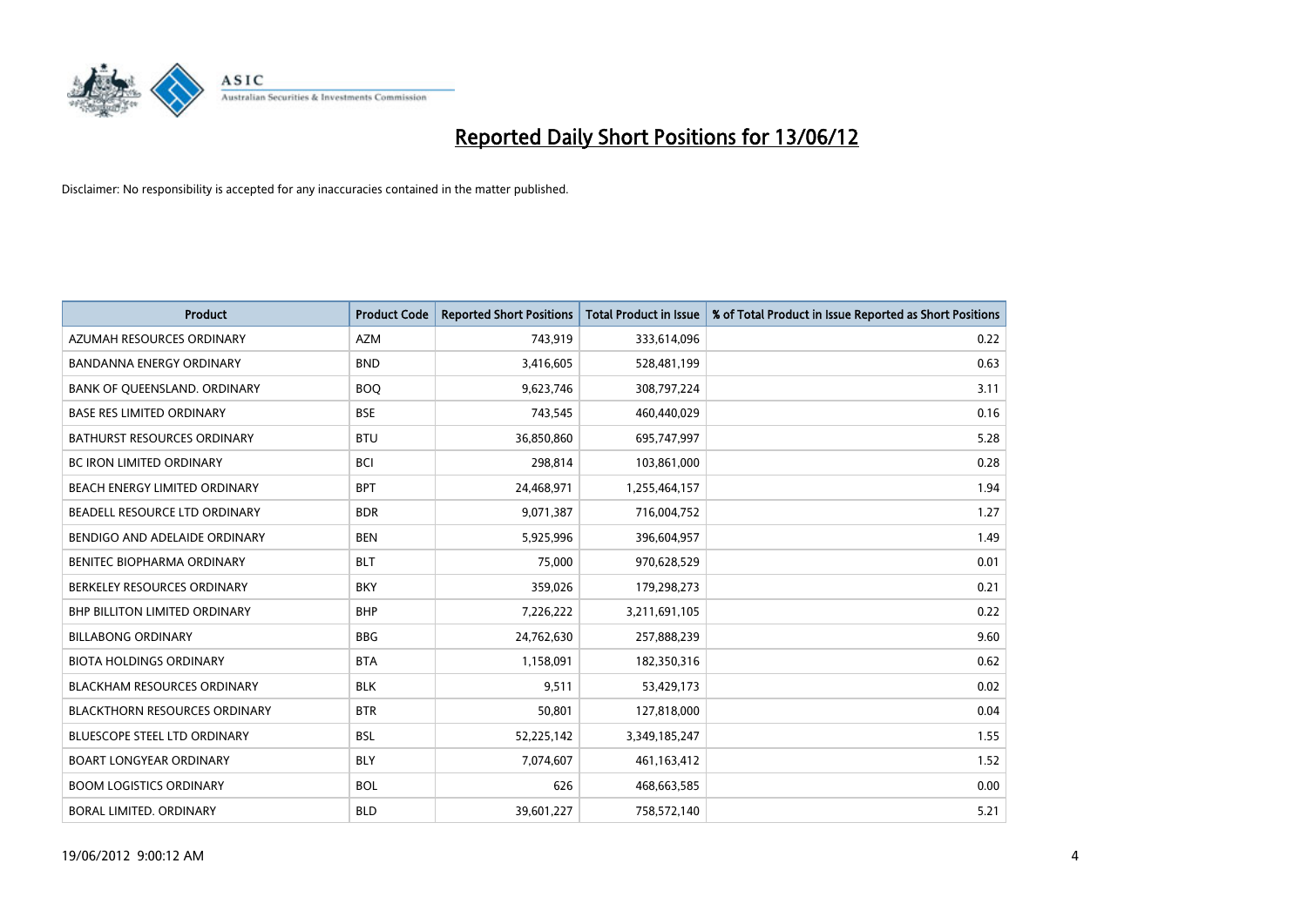

| <b>Product</b>                          | <b>Product Code</b> | <b>Reported Short Positions</b> | <b>Total Product in Issue</b> | % of Total Product in Issue Reported as Short Positions |
|-----------------------------------------|---------------------|---------------------------------|-------------------------------|---------------------------------------------------------|
| <b>BRADKEN LIMITED ORDINARY</b>         | <b>BKN</b>          | 2,697,940                       | 168,629,376                   | 1.60                                                    |
| <b>BRAMBLES LIMITED ORDINARY</b>        | <b>BXB</b>          | 5,548,491                       | 1,480,975,746                 | 0.36                                                    |
| BRAMBLES LIMITED RTS 22-JUN-12 FORUS    | <b>BXBR</b>         | 5,151                           | 74,048,788                    | 0.00                                                    |
| BREVILLE GROUP LTD ORDINARY             | <b>BRG</b>          | 33,373                          | 130,095,322                   | 0.02                                                    |
| <b>BRICKWORKS LIMITED ORDINARY</b>      | <b>BKW</b>          | 23,076                          | 147,567,333                   | 0.01                                                    |
| <b>BROCKMAN RESOURCES ORDINARY</b>      | <b>BRM</b>          | 3,968                           | 145,053,151                   | 0.00                                                    |
| BT INVESTMENT MNGMNT ORDINARY           | <b>BTT</b>          | 1,854                           | 267,906,977                   | 0.00                                                    |
| <b>BURU ENERGY ORDINARY</b>             | <b>BRU</b>          | 10,723,066                      | 234,340,477                   | 4.58                                                    |
| <b>BWP TRUST ORDINARY UNITS</b>         | <b>BWP</b>          | 655,816                         | 525,255,093                   | 0.13                                                    |
| <b>CABCHARGE AUSTRALIA ORDINARY</b>     | CAB                 | 353,862                         | 120,437,014                   | 0.30                                                    |
| CALTEX AUSTRALIA ORDINARY               | <b>CTX</b>          | 6,237,475                       | 270,000,000                   | 2.30                                                    |
| <b>CAMPBELL BROTHERS ORDINARY</b>       | <b>CPB</b>          | 1,050,771                       | 67,503,411                    | 1.56                                                    |
| CAPE LAMBERT RES LTD ORDINARY           | <b>CFE</b>          | 682,750                         | 689,108,792                   | 0.09                                                    |
| CARABELLA RES LTD ORDINARY              | <b>CLR</b>          | 398,086                         | 133,642,797                   | 0.31                                                    |
| <b>CARBON ENERGY ORDINARY</b>           | <b>CNX</b>          | 77,039                          | 773,949,722                   | 0.01                                                    |
| CARDNO LIMITED ORDINARY                 | CDD                 | 247,783                         | 138,103,523                   | 0.18                                                    |
| CARNARVON PETROLEUM ORDINARY            | <b>CVN</b>          | 99,527                          | 694,644,634                   | 0.02                                                    |
| CARSALES.COM LTD ORDINARY               | <b>CRZ</b>          | 28,225,292                      | 233,689,223                   | 12.07                                                   |
| <b>CASH CONVERTERS ORDINARY</b>         | CCV                 | 41,599                          | 379,761,025                   | 0.01                                                    |
| CENTRO RETAIL AUST ORD/UNIT STAPLED SEC | <b>CRF</b>          | 22,509,581                      | 1,340,723,189                 | 1.68                                                    |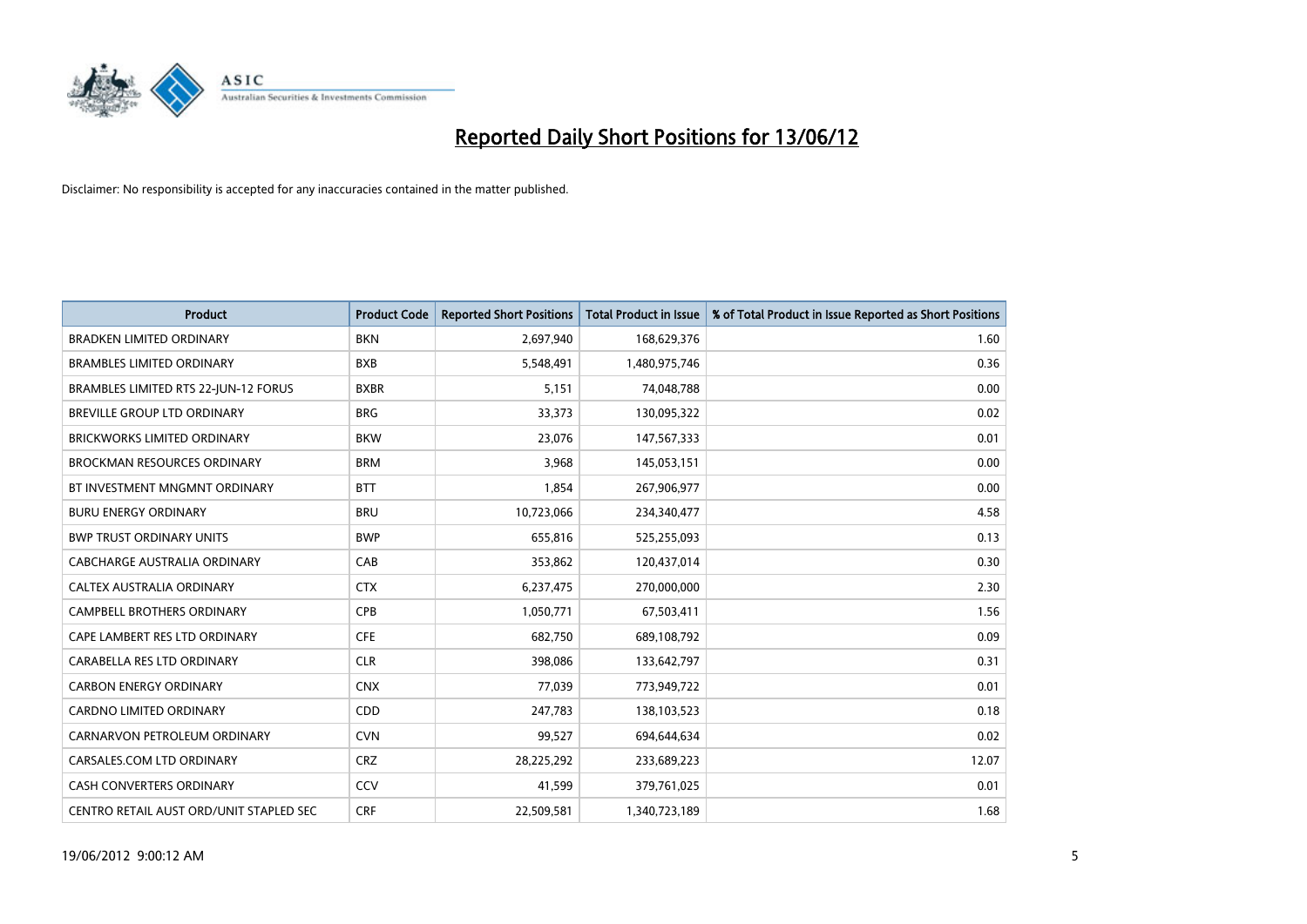

| <b>Product</b>                            | <b>Product Code</b> | <b>Reported Short Positions</b> | <b>Total Product in Issue</b> | % of Total Product in Issue Reported as Short Positions |
|-------------------------------------------|---------------------|---------------------------------|-------------------------------|---------------------------------------------------------|
| <b>CERAMIC FUEL CELLS ORDINARY</b>        | <b>CFU</b>          | 146,659                         | 1,366,298,863                 | 0.01                                                    |
| CFS RETAIL TRUST GRP STAPLED SEC. DEF SET | <b>CFXDA</b>        | 34,431,626                      | 2,835,288,808                 | 1.22                                                    |
| CGA MINING LIMITED ORDINARY               | CGX                 | 196,817                         | 337,725,726                   | 0.06                                                    |
| CHALLENGER DIV.PRO. STAPLED UNITS         | <b>CDI</b>          | 280,469                         | 860,977,302                   | 0.03                                                    |
| <b>CHALLENGER INFRAST, STAPLED UNITS</b>  | <b>CIF</b>          | 623,704                         | 316,223,785                   | 0.20                                                    |
| <b>CHALLENGER LIMITED ORDINARY</b>        | CGF                 | 11,017,775                      | 546,347,707                   | 2.02                                                    |
| CHARTER HALL GROUP STAPLED US PROHIBIT.   | <b>CHC</b>          | 45,671                          | 296,846,225                   | 0.01                                                    |
| <b>CHARTER HALL RETAIL UNITS</b>          | <b>CQR</b>          | 905,887                         | 299,628,571                   | 0.29                                                    |
| <b>CHORUS LIMITED ORDINARY</b>            | <b>CNU</b>          | 1,138,903                       | 385,082,123                   | 0.29                                                    |
| CITIGOLD CORP LTD ORDINARY                | <b>CTO</b>          | 1,355,317                       | 1,105,078,301                 | 0.12                                                    |
| <b>CLOUGH LIMITED ORDINARY</b>            | <b>CLO</b>          | 161,355                         | 773,490,454                   | 0.01                                                    |
| <b>CNPR GRP UNITS/ORD STAPLED</b>         | <b>CNP</b>          | 2,537                           | 972,414,514                   | 0.00                                                    |
| COAL OF AFRICA LTD ORDINARY               | <b>CZA</b>          | 300,226                         | 662,484,573                   | 0.04                                                    |
| <b>COALSPUR MINES LTD ORDINARY</b>        | <b>CPL</b>          | 12,531,563                      | 620,729,899                   | 2.01                                                    |
| <b>COBAR CONSOLIDATED ORDINARY</b>        | CCU                 | 242,006                         | 210,101,187                   | 0.11                                                    |
| COCA-COLA AMATIL ORDINARY                 | <b>CCL</b>          | 12,114,512                      | 761,319,007                   | 1.56                                                    |
| COCHLEAR LIMITED ORDINARY                 | <b>COH</b>          | 6,345,229                       | 56,929,432                    | 11.13                                                   |
| <b>COCKATOO COAL ORDINARY</b>             | <b>COK</b>          | 16,869,820                      | 1,016,746,908                 | 1.65                                                    |
| <b>COFFEY INTERNATIONAL ORDINARY</b>      | <b>COF</b>          | 228,605                         | 255,833,165                   | 0.09                                                    |
| <b>COKAL LTD ORDINARY</b>                 | <b>CKA</b>          | 59,385                          | 411,046,892                   | 0.01                                                    |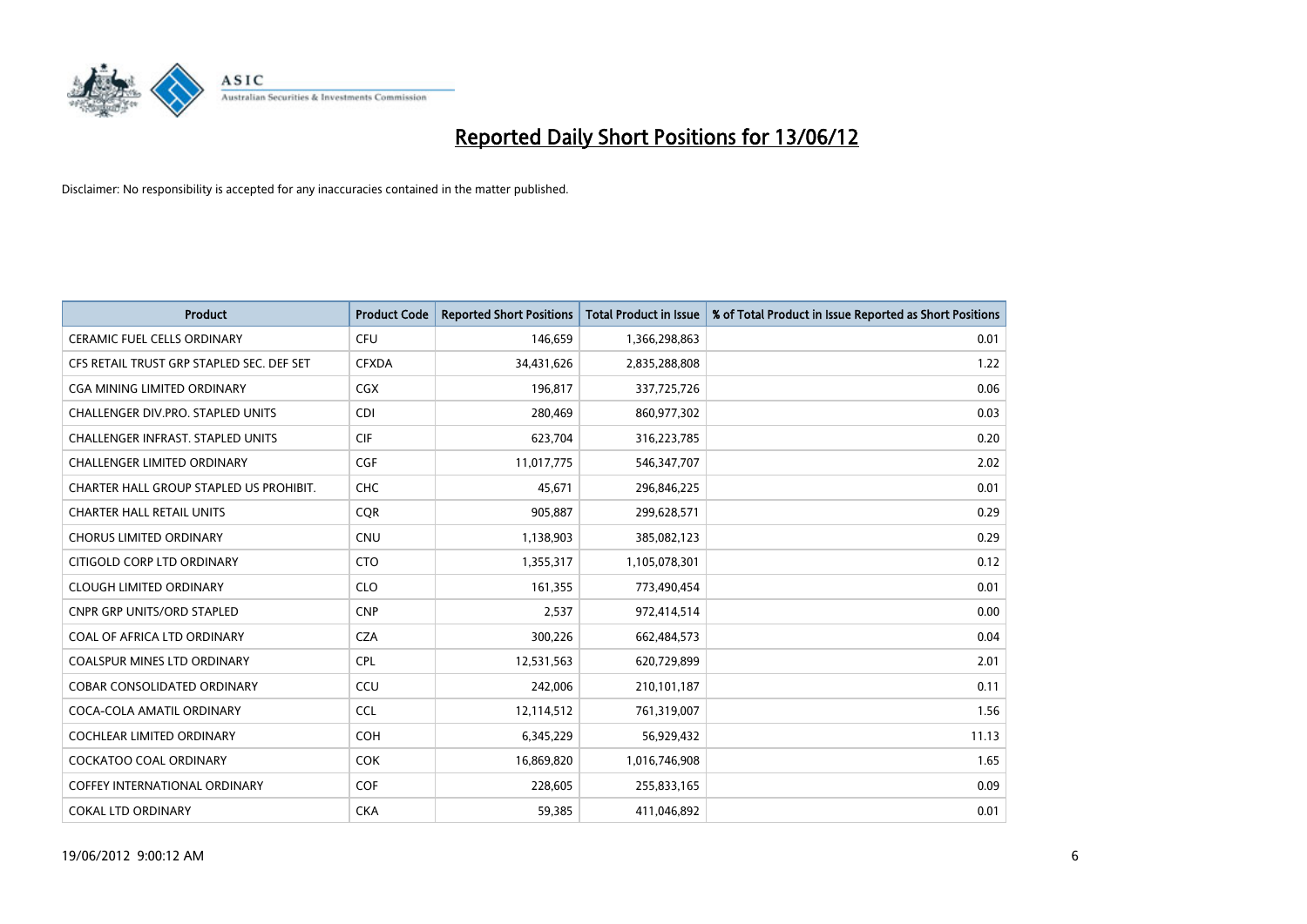

| <b>Product</b>                          | <b>Product Code</b> | <b>Reported Short Positions</b> | <b>Total Product in Issue</b> | % of Total Product in Issue Reported as Short Positions |
|-----------------------------------------|---------------------|---------------------------------|-------------------------------|---------------------------------------------------------|
| <b>COLLINS FOODS LTD ORDINARY</b>       | <b>CKF</b>          | 62,391                          | 93,000,003                    | 0.07                                                    |
| COMMONWEALTH BANK, ORDINARY             | <b>CBA</b>          | 32,254,415                      | 1,592,154,780                 | 1.99                                                    |
| <b>COMMONWEALTH PROP ORDINARY UNITS</b> | <b>CPA</b>          | 20,977,694                      | 2,347,003,413                 | 0.90                                                    |
| <b>COMPASS RESOURCES ORDINARY</b>       | <b>CMR</b>          | 7,472                           | 1,403,744,100                 | 0.00                                                    |
| <b>COMPUTERSHARE LTD ORDINARY</b>       | <b>CPU</b>          | 4,552,632                       | 555,664,059                   | 0.82                                                    |
| CONSOLIDATED MEDIA, ORDINARY            | <b>CMI</b>          | 1,440,936                       | 561,834,996                   | 0.25                                                    |
| CONTINENTAL COAL LTD ORDINARY           | <b>CCC</b>          | 454,541                         | 430,742,398                   | 0.10                                                    |
| COOPER ENERGY LTD ORDINARY              | <b>COE</b>          | 872,236                         | 292,791,528                   | 0.30                                                    |
| <b>CREDIT CORP GROUP ORDINARY</b>       | <b>CCP</b>          | 35,515                          | 45,571,114                    | 0.08                                                    |
| <b>CROMWELL PROP STAPLED SECURITIES</b> | <b>CMW</b>          | 4,029                           | 1,169,688,943                 | 0.00                                                    |
| <b>CROWN LIMITED ORDINARY</b>           | <b>CWN</b>          | 4,283,514                       | 728,394,185                   | 0.59                                                    |
| CS100 EMRG MKT INFRA UNITS FULLY PAID   | CSU                 | 522                             | 50,750,000                    | 0.00                                                    |
| <b>CSG LIMITED ORDINARY</b>             | CSV                 | 841,088                         | 282,567,499                   | 0.28                                                    |
| <b>CSL LIMITED ORDINARY</b>             | <b>CSL</b>          | 5,921,685                       | 510,373,491                   | 1.13                                                    |
| <b>CSR LIMITED ORDINARY</b>             | <b>CSR</b>          | 38,193,605                      | 506,000,315                   | 7.56                                                    |
| <b>CUDECO LIMITED ORDINARY</b>          | CDU                 | 4,842,703                       | 189, 185, 878                 | 2.55                                                    |
| <b>CUE ENERGY RESOURCE ORDINARY</b>     | <b>CUE</b>          | 3,158,535                       | 698,119,720                   | 0.45                                                    |
| <b>CUSTOMERS LIMITED ORDINARY</b>       | <b>CUS</b>          | 61,144                          | 134,869,357                   | 0.05                                                    |
| DART ENERGY LTD ORDINARY                | <b>DTE</b>          | 23,036,705                      | 768,645,654                   | 2.97                                                    |
| DATA#3 LIMITED ORDINARY                 | <b>DTL</b>          | 7,324                           | 153,974,950                   | 0.00                                                    |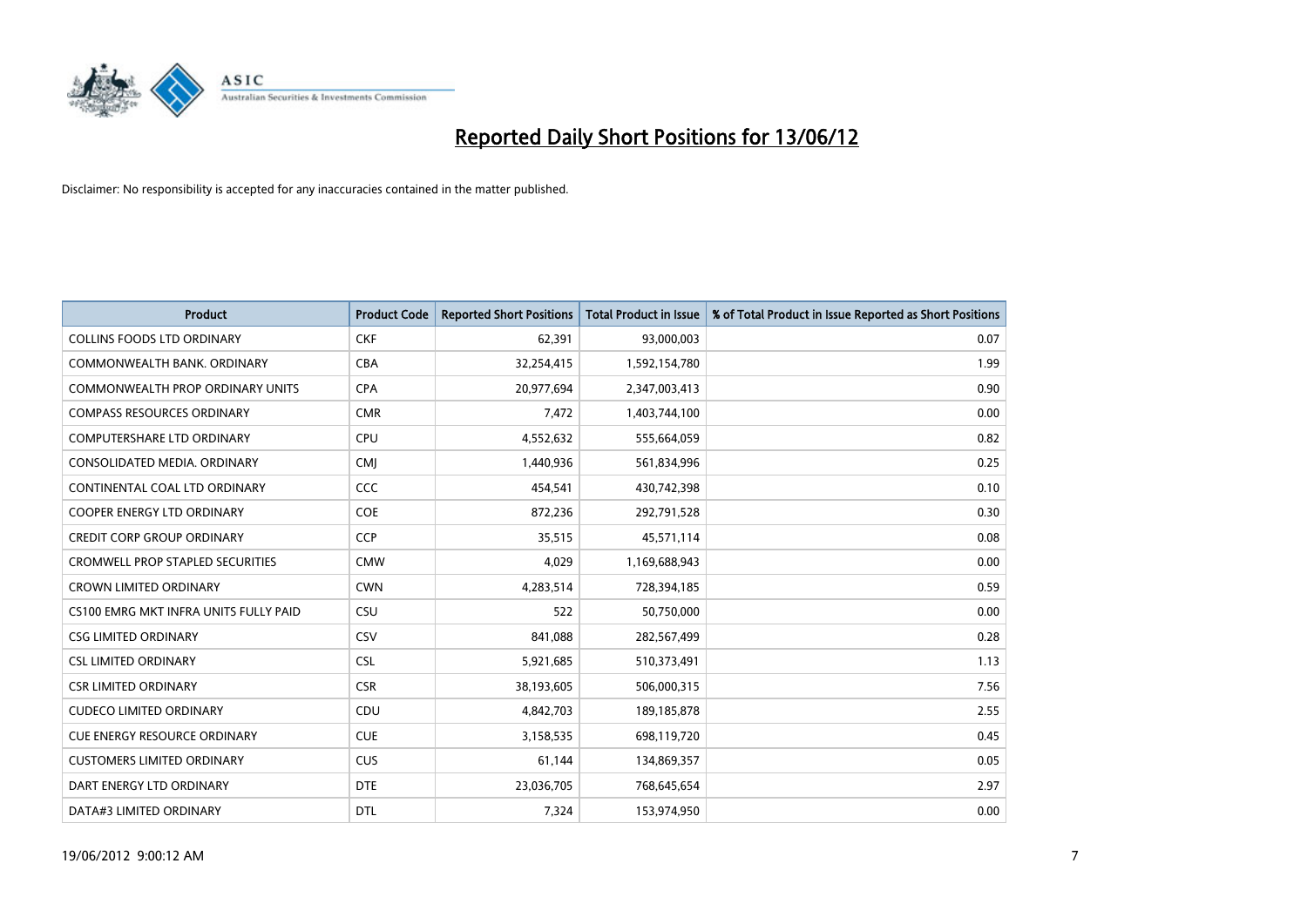

| <b>Product</b>                       | <b>Product Code</b> | <b>Reported Short Positions</b> | <b>Total Product in Issue</b> | % of Total Product in Issue Reported as Short Positions |
|--------------------------------------|---------------------|---------------------------------|-------------------------------|---------------------------------------------------------|
| DAVID JONES LIMITED ORDINARY         | <b>DJS</b>          | 46,643,937                      | 528,655,600                   | 8.80                                                    |
| DECMIL GROUP LIMITED ORDINARY        | <b>DCG</b>          | 422,229                         | 166,492,757                   | 0.26                                                    |
| DEXUS PROPERTY GROUP STAPLED UNITS   | <b>DXS</b>          | 14,981,792                      | 4,839,024,176                 | 0.32                                                    |
| DISCOVERY METALS LTD ORDINARY        | <b>DML</b>          | 13,243,673                      | 442,128,231                   | 2.99                                                    |
| DOMINO PIZZA ENTERPR ORDINARY        | <b>DMP</b>          | 410,278                         | 69,899,674                    | 0.59                                                    |
| DORAY MINERALS LTD ORDINARY          | <b>DRM</b>          | 35,702                          | 81,162,275                    | 0.04                                                    |
| DOWNER EDI LIMITED ORDINARY          | <b>DOW</b>          | 6,404,756                       | 429,100,296                   | 1.48                                                    |
| DRILLSEARCH ENERGY ORDINARY          | <b>DLS</b>          | 3,958,652                       | 337,449,196                   | 1.16                                                    |
| DUET GROUP STAPLED US PROHIBIT.      | <b>DUE</b>          | 3,586,882                       | 1,109,831,386                 | 0.33                                                    |
| DULUXGROUP LIMITED ORDINARY          | <b>DLX</b>          | 9,521,156                       | 367,456,259                   | 2.61                                                    |
| DWS LTD ORDINARY                     | <b>DWS</b>          | 12,692                          | 132,362,763                   | 0.01                                                    |
| ECHO ENTERTAINMENT ORDINARY          | <b>EGP</b>          | 43,684,076                      | 688,019,737                   | 6.36                                                    |
| ELDERS LIMITED ORDINARY              | <b>ELD</b>          | 15,441,246                      | 448,598,480                   | 3.43                                                    |
| ELDORADO GOLD CORP CDI 1:1           | EAU                 | 39,360                          | 7,221,936                     | 0.56                                                    |
| ELEMENTAL MINERALS ORDINARY          | <b>ELM</b>          | 544,690                         | 243,614,280                   | 0.22                                                    |
| ELEMENTOS LIMITED ORDINARY           | <b>ELT</b>          | 16                              | 82,383,526                    | 0.00                                                    |
| <b>EMECO HOLDINGS ORDINARY</b>       | <b>EHL</b>          | 4,045,843                       | 631,237,586                   | 0.64                                                    |
| <b>ENDEAVOUR MIN CORP CDI 1:1</b>    | <b>EVR</b>          | 150,789                         | 117,438,458                   | 0.12                                                    |
| <b>ENERGY RESOURCES ORDINARY 'A'</b> | <b>ERA</b>          | 11,549,341                      | 517,725,062                   | 2.24                                                    |
| ENERGY WORLD CORPOR. ORDINARY        | <b>EWC</b>          | 18,546,226                      | 1,734,166,672                 | 1.08                                                    |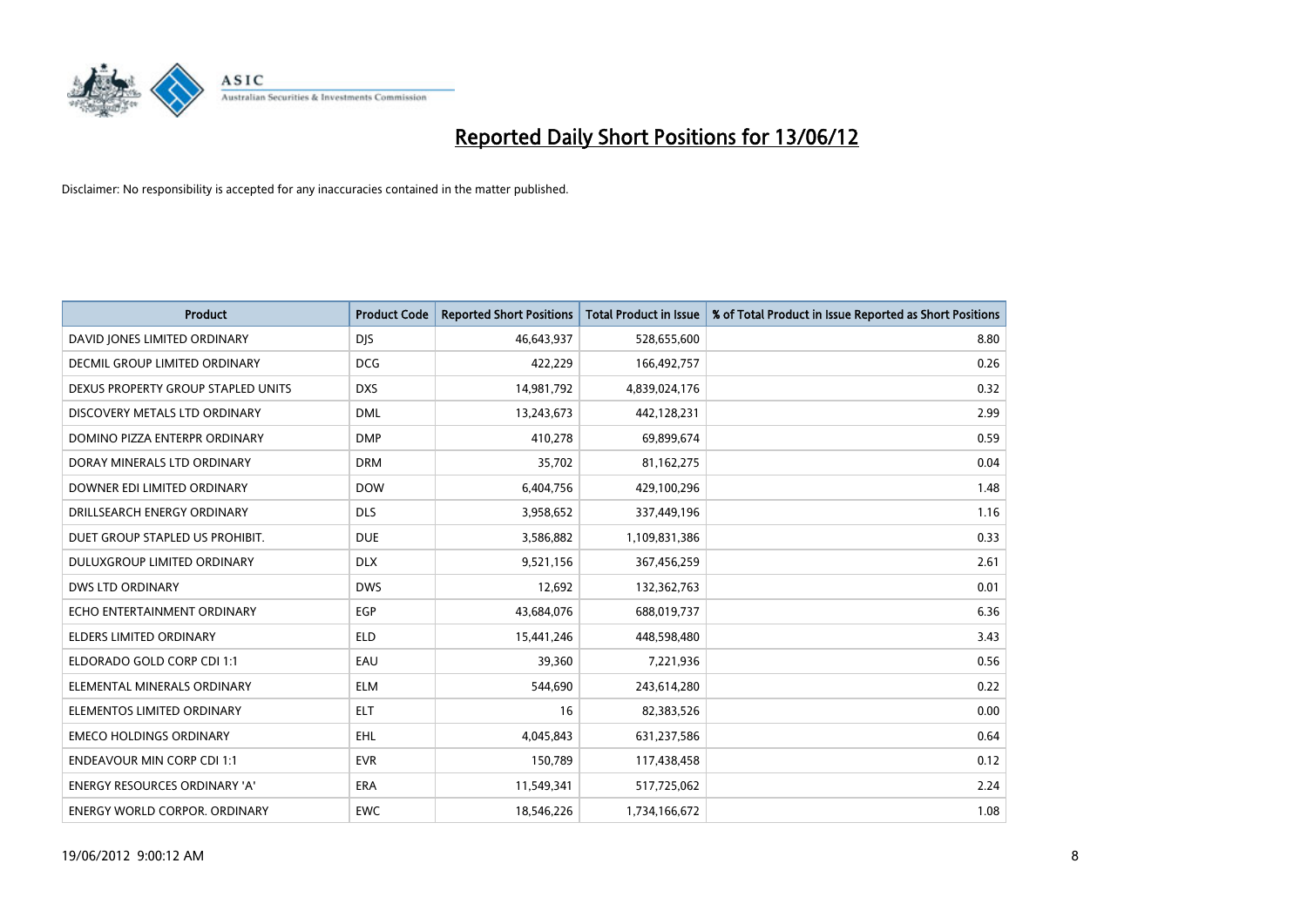

| <b>Product</b>                        | <b>Product Code</b> | <b>Reported Short Positions</b> | <b>Total Product in Issue</b> | % of Total Product in Issue Reported as Short Positions |
|---------------------------------------|---------------------|---------------------------------|-------------------------------|---------------------------------------------------------|
| <b>ENVESTRA LIMITED ORDINARY</b>      | <b>ENV</b>          | 17,003,529                      | 1,572,392,111                 | 1.05                                                    |
| EQUATORIAL RES LTD ORDINARY           | EQX                 | 166,349                         | 117,235,353                   | 0.14                                                    |
| EUREKA ENERGY LTD ORDINARY            | <b>EKA</b>          | 1,250,000                       | 237,764,050                   | 0.53                                                    |
| EVOLUTION MINING LTD ORDINARY         | <b>EVN</b>          | 2,079,573                       | 707,105,713                   | 0.28                                                    |
| <b>EXCO RESOURCES LTD ORDINARY</b>    | EXS                 | 50,060                          | 356,044,187                   | 0.01                                                    |
| FAIRFAX MEDIA LTD ORDINARY            | <b>FXJ</b>          | 257,896,976                     | 2,351,955,725                 | 10.97                                                   |
| <b>FAR LTD ORDINARY</b>               | <b>FAR</b>          | 21,000,000                      | 2,499,846,742                 | 0.84                                                    |
| FISHER & PAYKEL APP. ORDINARY         | <b>FPA</b>          | 26,000                          | 724,235,162                   | 0.00                                                    |
| FISHER & PAYKEL H. ORDINARY           | <b>FPH</b>          | 19,000                          | 530,053,399                   | 0.00                                                    |
| FKP PROPERTY GROUP STAPLED SECURITIES | <b>FKP</b>          | 36,326,815                      | 1,211,033,858                 | 2.99                                                    |
| FLEETWOOD CORP ORDINARY               | <b>FWD</b>          | 110,723                         | 59,217,793                    | 0.18                                                    |
| FLETCHER BUILDING ORDINARY            | <b>FBU</b>          | 8,304,549                       | 682,866,936                   | 1.23                                                    |
| FLEXIGROUP LIMITED ORDINARY           | FXL                 | 63,686                          | 282,113,791                   | 0.02                                                    |
| <b>FLIGHT CENTRE ORDINARY</b>         | <b>FLT</b>          | 11,789,346                      | 100,039,833                   | 11.78                                                   |
| FLINDERS MINES LTD ORDINARY           | <b>FMS</b>          | 597,973                         | 1,821,300,404                 | 0.04                                                    |
| <b>FOCUS MINERALS LTD ORDINARY</b>    | <b>FML</b>          | 1,130,747                       | 4,320,773,701                 | 0.02                                                    |
| FORGE GROUP LIMITED ORDINARY          | FGE                 | 348,419                         | 86,169,014                    | 0.39                                                    |
| FORTESCUE METALS GRP ORDINARY         | <b>FMG</b>          | 153,498,519                     | 3,113,798,659                 | 4.90                                                    |
| <b>G.U.D. HOLDINGS ORDINARY</b>       | <b>GUD</b>          | 1,109,251                       | 70,803,455                    | 1.57                                                    |
| <b>G8 EDUCATION LIMITED ORDINARY</b>  | <b>GEM</b>          | 100,001                         | 201,627,416                   | 0.05                                                    |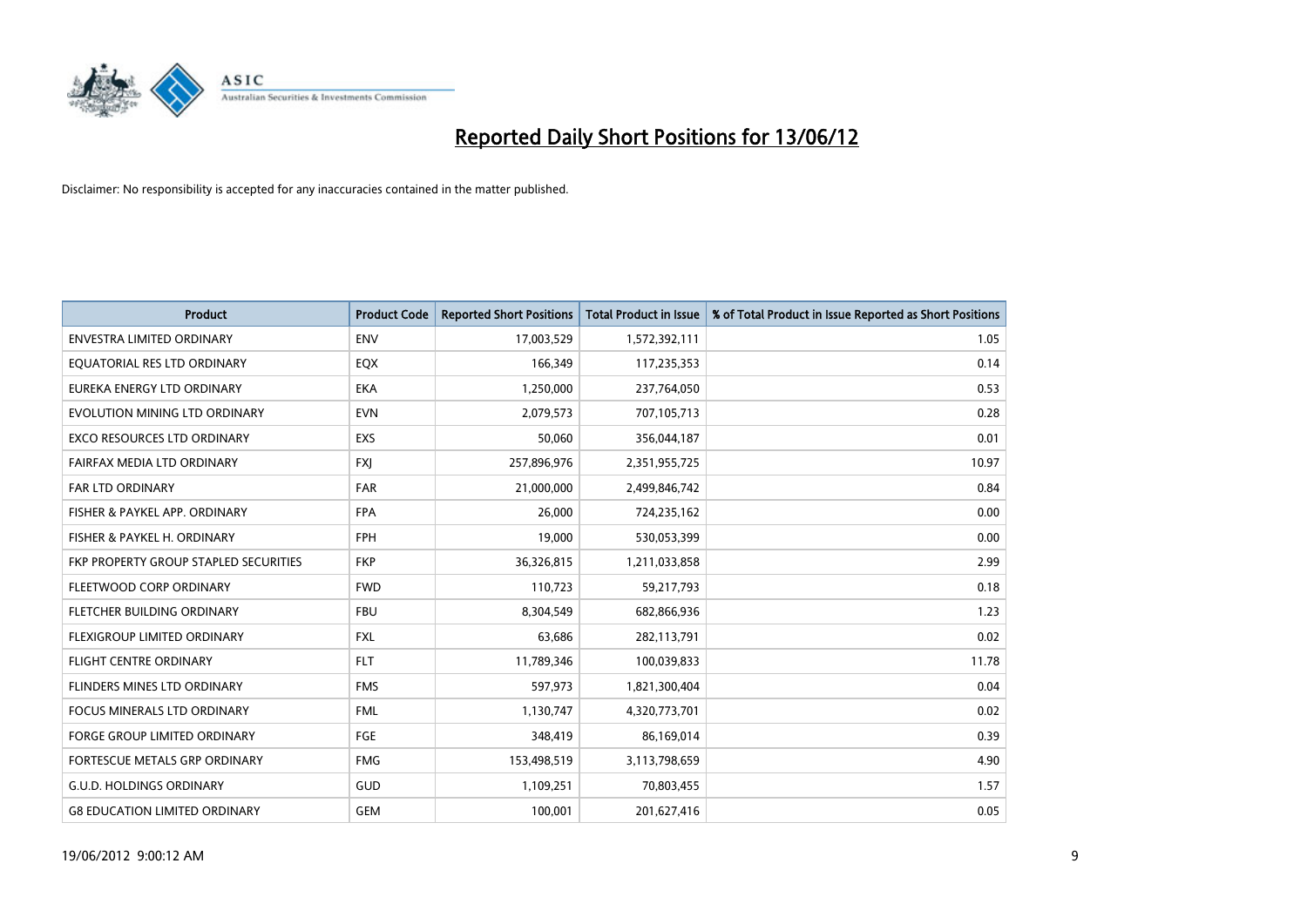

| <b>Product</b>                                   | <b>Product Code</b> | <b>Reported Short Positions</b> | <b>Total Product in Issue</b> | % of Total Product in Issue Reported as Short Positions |
|--------------------------------------------------|---------------------|---------------------------------|-------------------------------|---------------------------------------------------------|
| <b>GALAXY RESOURCES ORDINARY</b>                 | <b>GXY</b>          | 7,742,321                       | 363,775,852                   | 2.12                                                    |
| <b>GEODYNAMICS LIMITED ORDINARY</b>              | GDY                 | 850                             | 406,452,608                   | 0.00                                                    |
| <b>GINDALBIE METALS LTD ORDINARY</b>             | GBG                 | 43,558,650                      | 1,247,487,454                 | 3.49                                                    |
| <b>GLOBAL CONSTRUCTION ORDINARY</b>              | GCS                 | 47,692                          | 116,464,741                   | 0.04                                                    |
| <b>GLOUCESTER COAL ORDINARY</b>                  | GCL                 | 1,360,677                       | 202,905,967                   | 0.68                                                    |
| <b>GOLD ROAD RES LTD ORDINARY</b>                | GOR                 | 158,815                         | 389,975,665                   | 0.05                                                    |
| <b>GOODMAN FIELDER, ORDINARY</b>                 | <b>GFF</b>          | 37,270,090                      | 1,955,559,207                 | 1.90                                                    |
| <b>GOODMAN GROUP STAPLED US PROHIBIT.</b>        | <b>GMG</b>          | 15,897,149                      | 1,549,551,920                 | 1.00                                                    |
| <b>GPT GROUP STAPLED SEC.</b>                    | <b>GPT</b>          | 5,901,092                       | 1,782,244,703                 | 0.32                                                    |
| <b>GRAINCORP LIMITED A CLASS ORDINARY</b>        | <b>GNC</b>          | 774,952                         | 198,318,900                   | 0.40                                                    |
| <b>GRANGE RESOURCES. ORDINARY</b>                | <b>GRR</b>          | 1,971,677                       | 1,154,766,592                 | 0.17                                                    |
| <b>GREENLAND MIN EN LTD ORDINARY</b>             | GGG                 | 3,874,497                       | 416,390,488                   | 0.92                                                    |
| <b>GROWTHPOINT PROPERTY ORD/UNIT STAPLED SEC</b> | GOZ                 | 124,754                         | 291,904,374                   | 0.05                                                    |
| <b>GRYPHON MINERALS LTD ORDINARY</b>             | GRY                 | 9,640,103                       | 348,264,983                   | 2.79                                                    |
| <b>GUILDFORD COAL LTD ORDINARY</b>               | <b>GUF</b>          | 1,776,039                       | 276,867,530                   | 0.64                                                    |
| <b>GUINNESS PEAT GROUP. CDI 1:1</b>              | GPG                 | 15,000                          | 228,999,984                   | 0.01                                                    |
| <b>GUIARAT NRE COAL LTD ORDINARY</b>             | <b>GNM</b>          | 665,375                         | 993,137,858                   | 0.07                                                    |
| <b>GUNNS LIMITED ORDINARY</b>                    | <b>GNS</b>          | 74,495,950                      | 848,401,559                   | 8.77                                                    |
| <b>GWA GROUP LTD ORDINARY</b>                    | <b>GWA</b>          | 18,045,904                      | 302,005,514                   | 5.99                                                    |
| <b>HARVEY NORMAN ORDINARY</b>                    | <b>HVN</b>          | 98,596,708                      | 1,062,316,784                 | 9.25                                                    |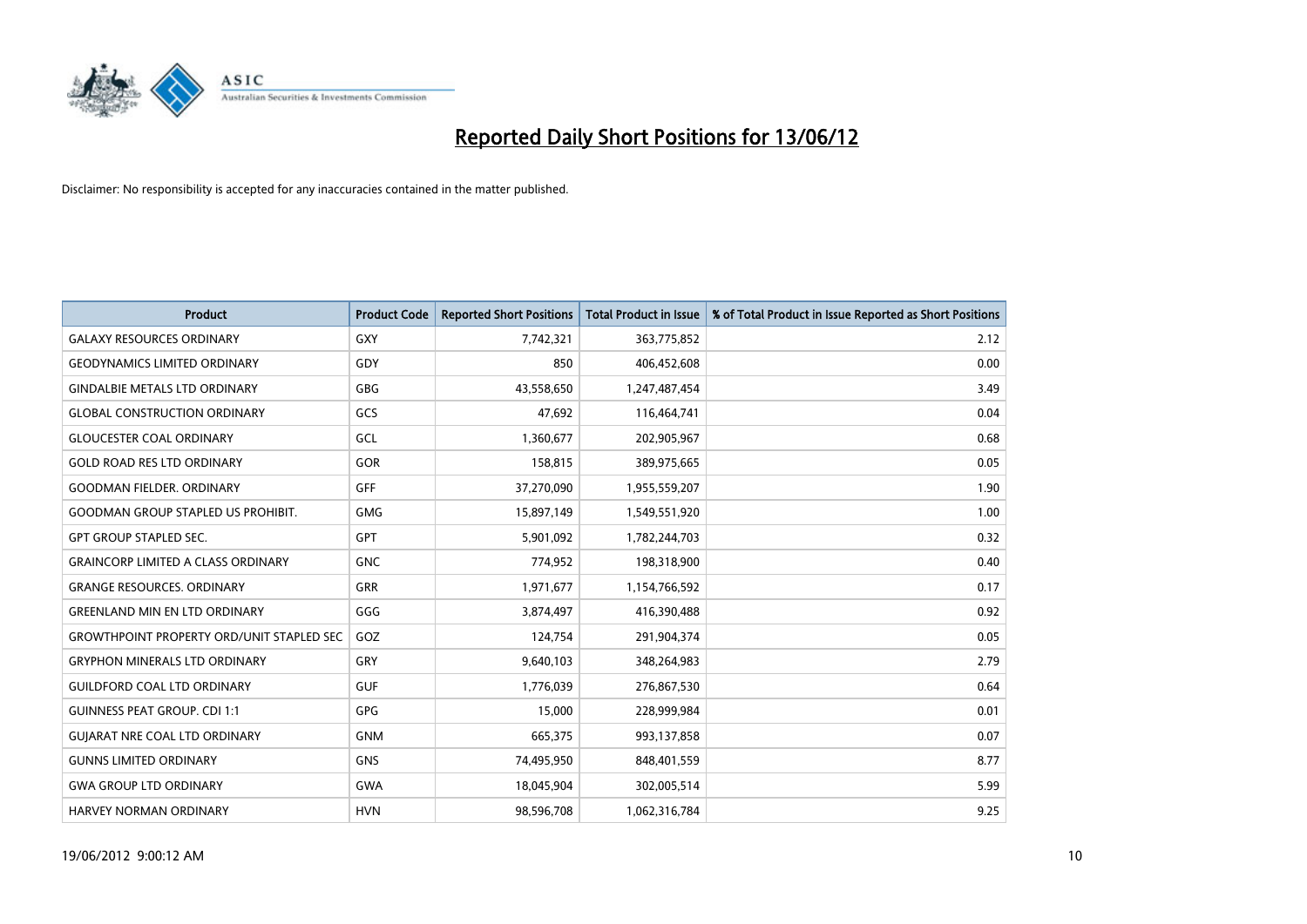

| <b>Product</b>                           | <b>Product Code</b> | <b>Reported Short Positions</b> | <b>Total Product in Issue</b> | % of Total Product in Issue Reported as Short Positions |
|------------------------------------------|---------------------|---------------------------------|-------------------------------|---------------------------------------------------------|
| HASTIE GROUP LIMITED ORDINARY            | <b>HST</b>          | 233,914                         | 137,353,504                   | 0.17                                                    |
| HASTINGS DIVERSIFIED STAPLED SECURITY    | <b>HDF</b>          | 723,540                         | 530,001,072                   | 0.14                                                    |
| <b>HENDERSON GROUP CDI 1:1</b>           | <b>HGG</b>          | 4,009,957                       | 701,518,485                   | 0.57                                                    |
| HFA HOLDINGS LIMITED ORDINARY            | <b>HFA</b>          | 3,809                           | 117,332,831                   | 0.00                                                    |
| <b>HIGHLANDS PACIFIC ORDINARY</b>        | <b>HIG</b>          | 68,868                          | 686,202,481                   | 0.01                                                    |
| HILLGROVE RES LTD ORDINARY               | <b>HGO</b>          | 3,846,129                       | 793,698,575                   | 0.48                                                    |
| HILLS HOLDINGS LTD ORDINARY              | <b>HIL</b>          | 2,835,192                       | 246,500,444                   | 1.14                                                    |
| HORIZON OIL LIMITED ORDINARY             | <b>HZN</b>          | 27,400,532                      | 1,130,811,515                 | 2.42                                                    |
| <b>ICON ENERGY LIMITED ORDINARY</b>      | <b>ICN</b>          | 6,415                           | 469,301,394                   | 0.00                                                    |
| <b>IINET LIMITED ORDINARY</b>            | <b>IIN</b>          | 134,137                         | 160,968,847                   | 0.07                                                    |
| ILUKA RESOURCES ORDINARY                 | ILU                 | 38,343,948                      | 418,700,517                   | 9.14                                                    |
| <b>IMDEX LIMITED ORDINARY</b>            | <b>IMD</b>          | 254,899                         | 208,250,426                   | 0.13                                                    |
| IMF (AUSTRALIA) LTD ORDINARY             | <b>IMF</b>          | 188,068                         | 123,828,193                   | 0.14                                                    |
| <b>INCITEC PIVOT ORDINARY</b>            | IPL                 | 5,343,960                       | 1,628,730,107                 | 0.32                                                    |
| <b>INDEPENDENCE GROUP ORDINARY</b>       | <b>IGO</b>          | 12,026,896                      | 232,882,535                   | 5.14                                                    |
| INDOPHIL RESOURCES ORDINARY              | <b>IRN</b>          | 1,045,336                       | 1,203,146,194                 | 0.07                                                    |
| INDUSTREA LIMITED ORDINARY               | IDL                 | 524,778                         | 370,268,218                   | 0.15                                                    |
| <b>INFIGEN ENERGY STAPLED SECURITIES</b> | <b>IFN</b>          | 5,827,856                       | 762,265,972                   | 0.77                                                    |
| <b>INSURANCE AUSTRALIA ORDINARY</b>      | IAG                 | 3,643,209                       | 2,079,034,021                 | 0.17                                                    |
| INTEGRA MINING LTD. ORDINARY             | <b>IGR</b>          | 5,179,473                       | 846,293,881                   | 0.61                                                    |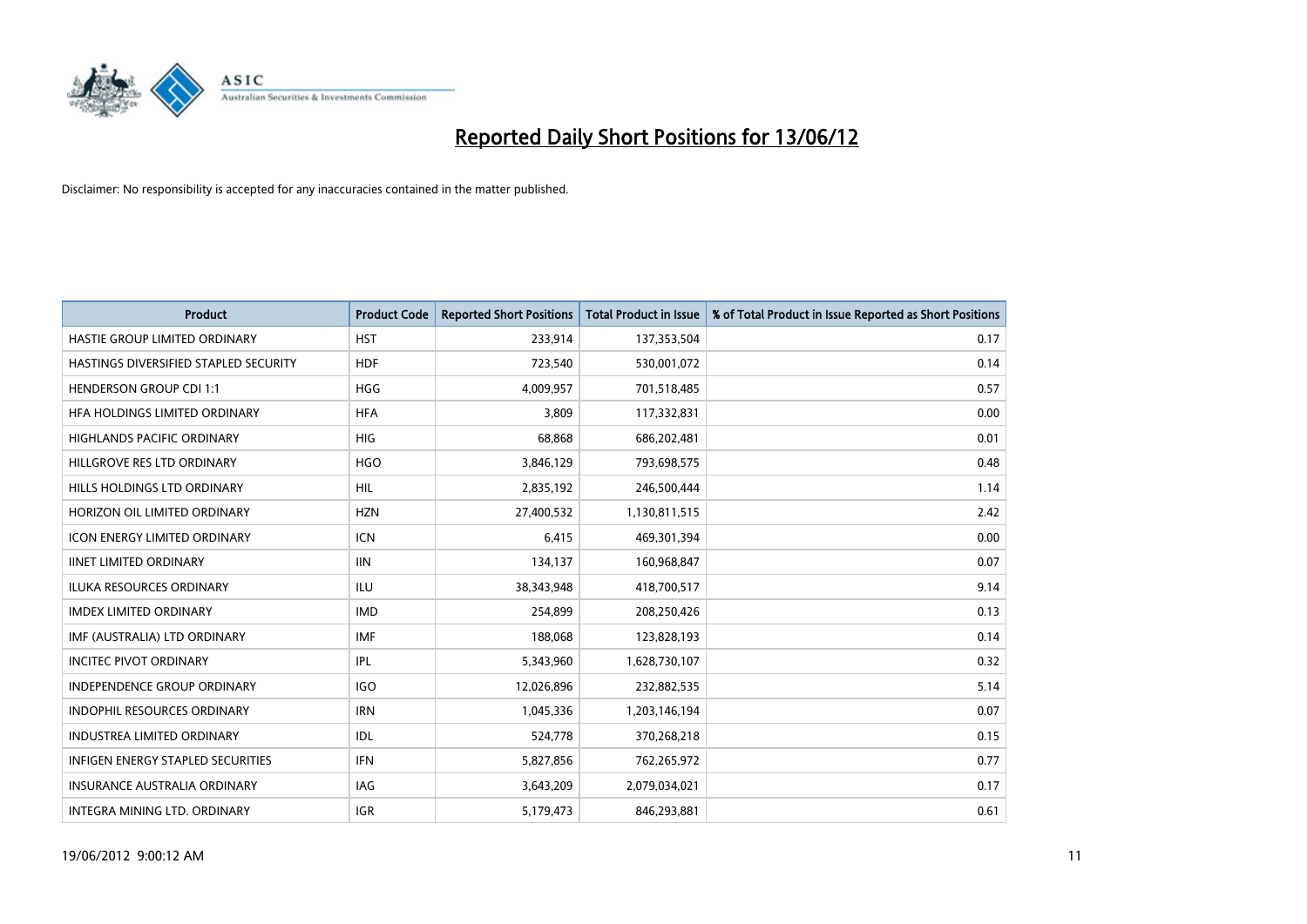

| <b>Product</b>                                  | <b>Product Code</b> | <b>Reported Short Positions</b> | <b>Total Product in Issue</b> | % of Total Product in Issue Reported as Short Positions |
|-------------------------------------------------|---------------------|---------------------------------|-------------------------------|---------------------------------------------------------|
| <b>INTREPID MINES ORDINARY</b>                  | IAU                 | 12,378,931                      | 525,733,428                   | 2.36                                                    |
| <b>INVESTA OFFICE FUND STAPLED SECURITIES</b>   | <b>IOF</b>          | 3,088,228                       | 614,047,458                   | 0.50                                                    |
| <b>INVOCARE LIMITED ORDINARY</b>                | <b>IVC</b>          | 3,406,695                       | 110,030,298                   | 3.10                                                    |
| ION LIMITED ORDINARY                            | <b>ION</b>          | 164,453                         | 256,365,105                   | 0.06                                                    |
| <b>IOOF HOLDINGS LTD ORDINARY</b>               | IFL                 | 967,217                         | 229,794,395                   | 0.41                                                    |
| <b>IPROPERTY GROUP LTD ORDINARY</b>             | <b>IPP</b>          | 840,000                         | 169,879,862                   | 0.49                                                    |
| <b>IRESS LIMITED ORDINARY</b>                   | <b>IRE</b>          | 2,781,624                       | 127,036,010                   | 2.17                                                    |
| IRON ORE HOLDINGS ORDINARY                      | <b>IOH</b>          | 51,728                          | 165,912,170                   | 0.02                                                    |
| ISHARES MSCI AUS 200 ISHARES MSCI AUS 200       | IOZ                 | 43,357                          | 4,352,373                     | 1.00                                                    |
| ISHARES S&P HIGH DIV ISHARES S&P HIGH DIV       | <b>IHD</b>          | 99,916                          | 2,903,027                     | 3.44                                                    |
| ISHARES SMALL ORDS ISHARES SMALL ORDS           | <b>ISO</b>          | 413,088                         | 5,703,165                     | 7.24                                                    |
| <b>IVANHOE AUSTRALIA ORDINARY</b>               | <b>IVA</b>          | 2,911,433                       | 553,921,745                   | 0.52                                                    |
| <b>IAMES HARDIE INDUST CHESS DEPOSITARY INT</b> | <b>IHX</b>          | 12, 117, 237                    | 437,818,667                   | 2.74                                                    |
| <b>IB HI-FI LIMITED ORDINARY</b>                | <b>IBH</b>          | 23,416,539                      | 98,850,643                    | 23.69                                                   |
| <b>JUPITER MINES ORDINARY</b>                   | <b>IMS</b>          | 50,383                          | 1,806,834,044                 | 0.00                                                    |
| <b>KAGARA LTD ORDINARY</b>                      | KZL                 | 3,475,166                       | 798,953,117                   | 0.42                                                    |
| KANGAROO RES LTD ORDINARY                       | <b>KRL</b>          | 183,108                         | 3,434,430,012                 | 0.00                                                    |
| KAROON GAS AUSTRALIA ORDINARY                   | <b>KAR</b>          | 561,937                         | 221,420,769                   | 0.25                                                    |
| KASBAH RESOURCES ORDINARY                       | <b>KAS</b>          | 51,151                          | 371,912,596                   | 0.01                                                    |
| KATHMANDU HOLD LTD ORDINARY                     | <b>KMD</b>          | 3,221,161                       | 200,000,000                   | 1.61                                                    |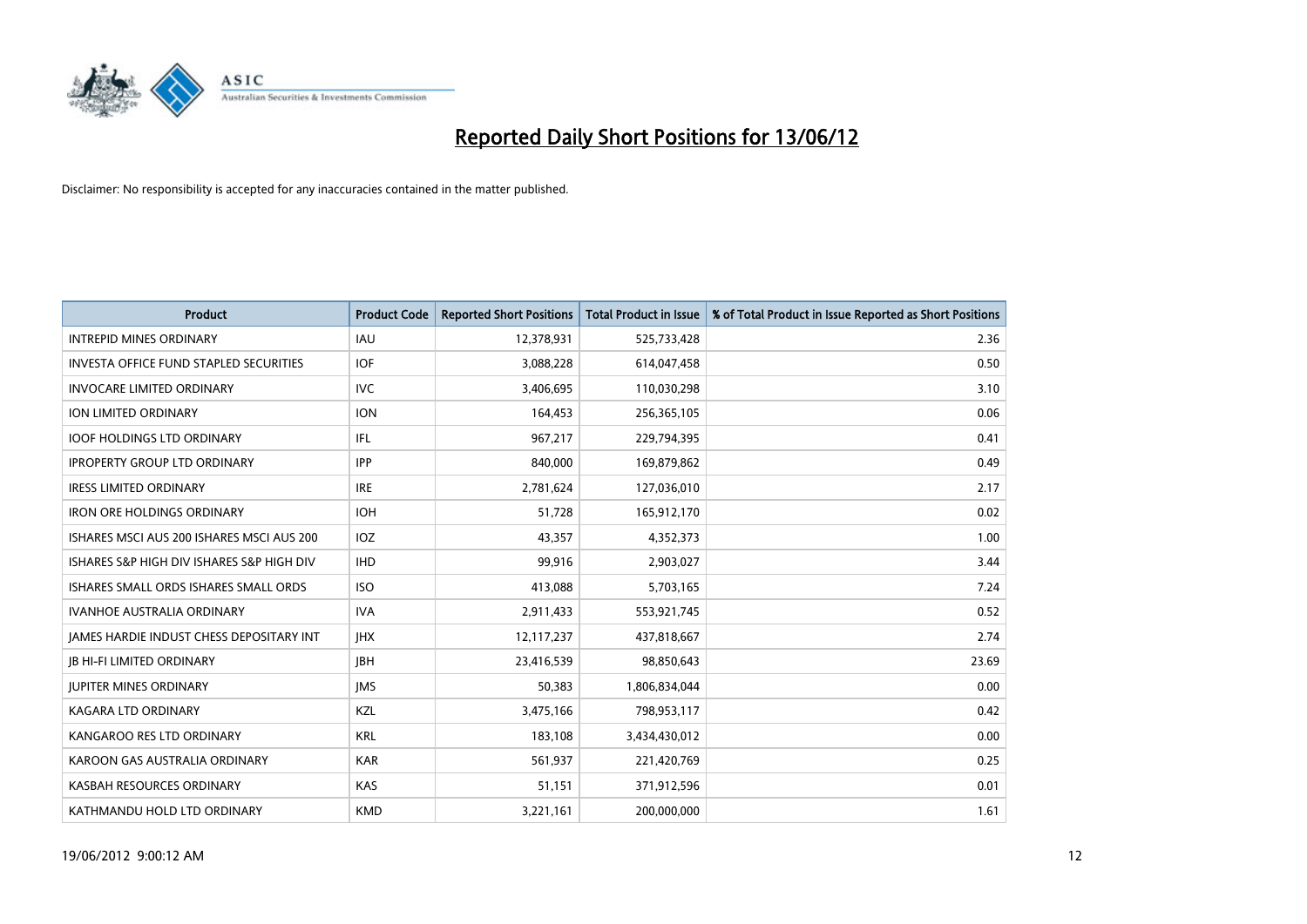

| <b>Product</b>                        | <b>Product Code</b> | <b>Reported Short Positions</b> | <b>Total Product in Issue</b> | % of Total Product in Issue Reported as Short Positions |
|---------------------------------------|---------------------|---------------------------------|-------------------------------|---------------------------------------------------------|
| <b>KBL MINING LIMITED ORDINARY</b>    | <b>KBL</b>          | 1.820                           | 283,921,456                   | 0.00                                                    |
| <b>KENTOR GOLD LIMITED ORDINARY</b>   | KGL                 | 290                             | 106,209,874                   | 0.00                                                    |
| <b>KEYBRIDGE CAPITAL ORDINARY</b>     | <b>KBC</b>          | 1                               | 172,070,564                   | 0.00                                                    |
| KINGSGATE CONSOLID. ORDINARY          | <b>KCN</b>          | 6,017,596                       | 151,263,789                   | 3.99                                                    |
| KINGSROSE MINING LTD ORDINARY         | <b>KRM</b>          | 179,220                         | 286,012,335                   | 0.05                                                    |
| LEIGHTON HOLDINGS ORDINARY            | LEI                 | 10,327,165                      | 337,087,596                   | 3.06                                                    |
| LEND LEASE GROUP UNIT/ORD STAPLED     | LLC                 | 3,060,322                       | 572,789,827                   | 0.52                                                    |
| LINC ENERGY LTD ORDINARY              | <b>LNC</b>          | 35,092,450                      | 504,487,631                   | 6.94                                                    |
| LIQUEFIED NATURAL ORDINARY            | <b>LNG</b>          | 276,323                         | 267,699,015                   | 0.10                                                    |
| <b>LYNAS CORPORATION ORDINARY</b>     | <b>LYC</b>          | 183,540,265                     | 1,714,846,913                 | 10.70                                                   |
| M2 TELECOMMUNICATION ORDINARY         | <b>MTU</b>          | 43,364                          | 156,571,954                   | 0.03                                                    |
| <b>MACA LIMITED ORDINARY</b>          | <b>MLD</b>          | 31,945                          | 150,000,000                   | 0.02                                                    |
| <b>MACMAHON HOLDINGS ORDINARY</b>     | <b>MAH</b>          | 2,271,248                       | 738,631,705                   | 0.31                                                    |
| MACO ATLAS ROADS GRP ORDINARY STAPLED | <b>MQA</b>          | 3,421,941                       | 464,279,594                   | 0.74                                                    |
| MACQUARIE GROUP LTD ORDINARY          | MQG                 | 6,876,730                       | 348,635,692                   | 1.96                                                    |
| MARENGO MINING ORDINARY               | <b>MGO</b>          | 39,850                          | 1,003,745,113                 | 0.00                                                    |
| <b>MATRIX C &amp; E LTD ORDINARY</b>  | <b>MCE</b>          | 677,525                         | 92,686,855                    | 0.73                                                    |
| MAVERICK DRILLING ORDINARY            | <b>MAD</b>          | 272,772                         | 267,594,286                   | 0.10                                                    |
| MCMILLAN SHAKESPEARE ORDINARY         | <b>MMS</b>          | 113,027                         | 74,523,965                    | 0.14                                                    |
| MEDUSA MINING LTD ORDINARY            | <b>MML</b>          | 2,337,495                       | 188,903,911                   | 1.24                                                    |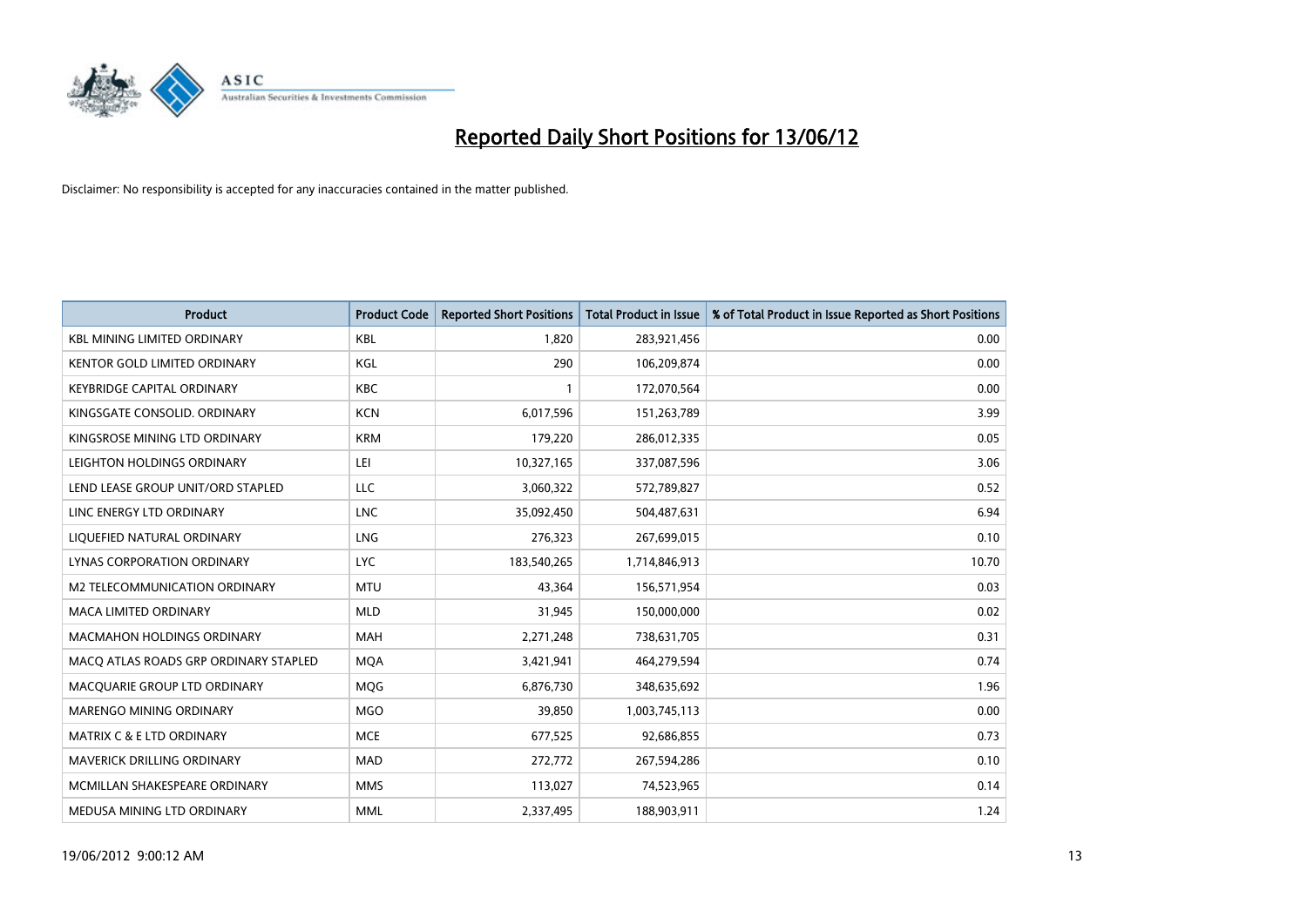

| <b>Product</b>                  | <b>Product Code</b> | <b>Reported Short Positions</b> | <b>Total Product in Issue</b> | % of Total Product in Issue Reported as Short Positions |
|---------------------------------|---------------------|---------------------------------|-------------------------------|---------------------------------------------------------|
| MEO AUSTRALIA LTD ORDINARY      | <b>MEO</b>          | 1,971,806                       | 539,913,260                   | 0.37                                                    |
| MERMAID MARINE ORDINARY         | <b>MRM</b>          | 1,088,335                       | 219,453,350                   | 0.50                                                    |
| MESOBLAST LIMITED ORDINARY      | <b>MSB</b>          | 17,991,962                      | 284,478,361                   | 6.33                                                    |
| METALS X LIMITED ORDINARY       | <b>MLX</b>          | 1,040,549                       | 1,320,047,397                 | 0.08                                                    |
| METCASH LIMITED ORDINARY        | <b>MTS</b>          | 44,046,184                      | 771,345,864                   | 5.71                                                    |
| METGASCO LIMITED ORDINARY       | <b>MEL</b>          | 296,874                         | 337,414,140                   | 0.08                                                    |
| METMINCO LIMITED ORDINARY       | <b>MNC</b>          | 4,293,083                       | 1,749,541,573                 | 0.24                                                    |
| MHM METALS LIMITED ORDINARY     | <b>MHM</b>          | 37,083                          | 105,310,831                   | 0.04                                                    |
| MICLYN EXP OFFSHR ORDINARY      | <b>MIO</b>          | 32,717                          | 278,515,705                   | 0.01                                                    |
| MILTON CORPORATION ORDINARY     | <b>MLT</b>          | 12,800                          | 121,625,655                   | 0.01                                                    |
| MINCOR RESOURCES NL ORDINARY    | <b>MCR</b>          | 2,177,236                       | 192,202,047                   | 1.13                                                    |
| MINERAL DEPOSITS ORDINARY       | <b>MDL</b>          | 116,130                         | 83,538,786                    | 0.13                                                    |
| MINERAL RESOURCES. ORDINARY     | <b>MIN</b>          | 1,697,445                       | 184,856,018                   | 0.92                                                    |
| MIRABELA NICKEL LTD ORDINARY    | <b>MBN</b>          | 21,691,823                      | 876,571,645                   | 2.47                                                    |
| MIRVAC GROUP STAPLED SECURITIES | <b>MGR</b>          | 4,151,690                       | 3,418,236,755                 | 0.12                                                    |
| MOLOPO ENERGY LTD ORDINARY      | <b>MPO</b>          | 1,219,070                       | 245,579,810                   | 0.51                                                    |
| MOLY MINES LIMITED ORDINARY     | <b>MOL</b>          | 102,367                         | 384,893,989                   | 0.02                                                    |
| MONADELPHOUS GROUP ORDINARY     | <b>MND</b>          | 2,710,452                       | 88,674,327                    | 3.02                                                    |
| MORTGAGE CHOICE LTD ORDINARY    | <b>MOC</b>          | 2,473,419                       | 120,319,572                   | 2.05                                                    |
| MOUNT GIBSON IRON ORDINARY      | <b>MGX</b>          | 10,787,143                      | 1,085,516,652                 | 0.99                                                    |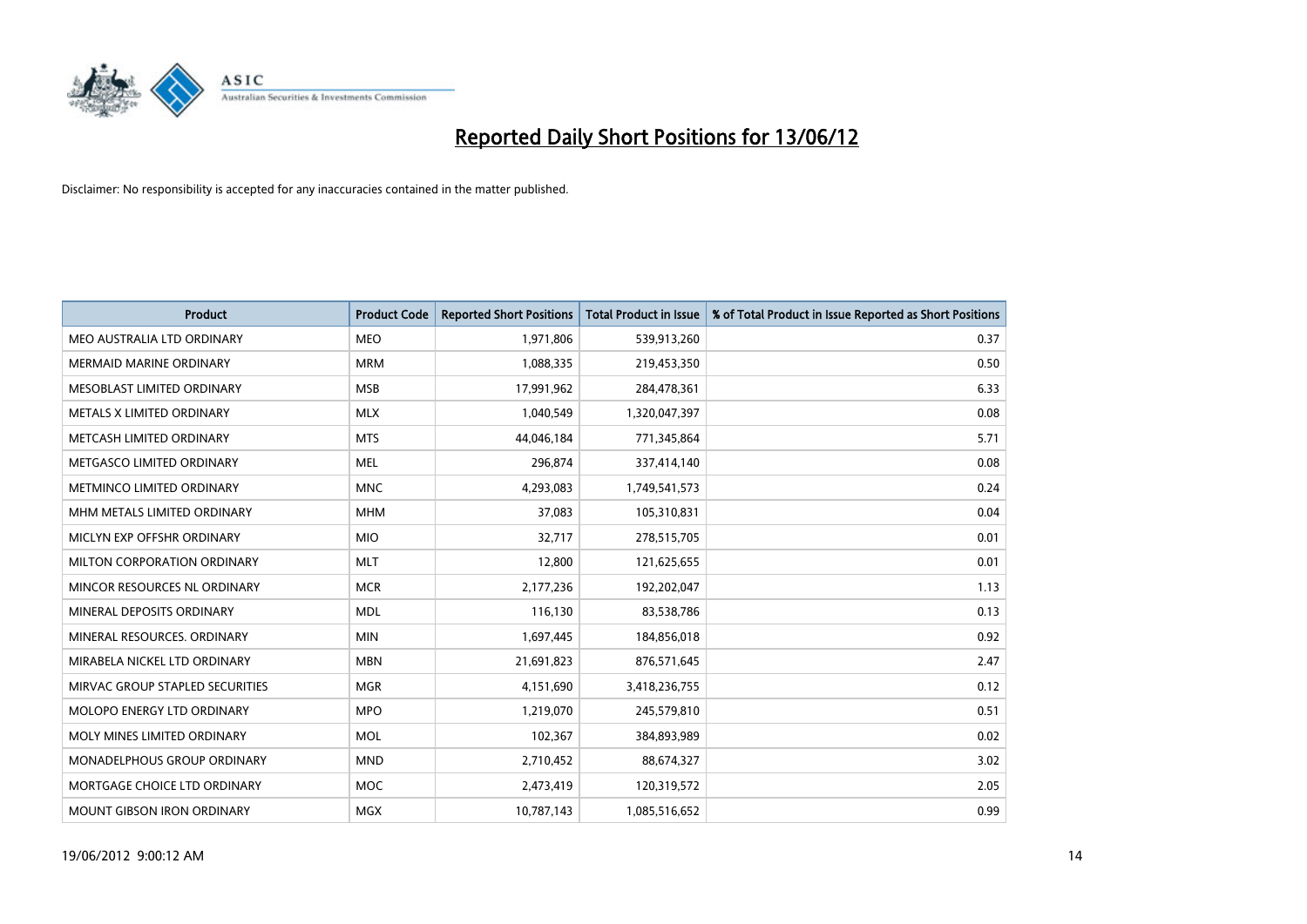

| <b>Product</b>                | <b>Product Code</b> | <b>Reported Short Positions</b> | <b>Total Product in Issue</b> | % of Total Product in Issue Reported as Short Positions |
|-------------------------------|---------------------|---------------------------------|-------------------------------|---------------------------------------------------------|
| MURCHISON METALS LTD ORDINARY | <b>MMX</b>          | 4,349,139                       | 450,093,277                   | 0.97                                                    |
| MYER HOLDINGS LTD ORDINARY    | <b>MYR</b>          | 60,443,705                      | 583,384,551                   | 10.35                                                   |
| NATIONAL AUST. BANK ORDINARY  | <b>NAB</b>          | 19,949,681                      | 2,239,884,428                 | 0.85                                                    |
| NAVITAS LIMITED ORDINARY      | <b>NVT</b>          | 12,089,336                      | 375,318,628                   | 3.22                                                    |
| NEON ENERGY LIMITED ORDINARY  | <b>NEN</b>          | 799,651                         | 436,464,518                   | 0.18                                                    |
| NEW HOPE CORPORATION ORDINARY | <b>NHC</b>          | 1,708,030                       | 830,411,534                   | 0.21                                                    |
| NEWCREST MINING ORDINARY      | <b>NCM</b>          | 2,107,756                       | 765,000,000                   | 0.27                                                    |
| NEWS CORP A NON-VOTING CDI    | <b>NWSLV</b>        | 2,900,113                       | 1,610,456,880                 | 0.19                                                    |
| NEWS CORP B VOTING CDI        | <b>NWS</b>          | 1,207,189                       | 798,520,953                   | 0.15                                                    |
| NEXTDC LIMITED ORDINARY       | <b>NXT</b>          | 969,845                         | 150,602,388                   | 0.64                                                    |
| NEXUS ENERGY LIMITED ORDINARY | <b>NXS</b>          | 2,223,727                       | 1,329,821,159                 | 0.16                                                    |
| NIB HOLDINGS LIMITED ORDINARY | <b>NHF</b>          | 205,946                         | 439,004,182                   | 0.04                                                    |
| NIDO PETROLEUM ORDINARY       | <b>NDO</b>          | 109,656                         | 1,389,163,151                 | 0.01                                                    |
| NOBLE MINERAL RES ORDINARY    | <b>NMG</b>          | 5,309,944                       | 610,147,955                   | 0.86                                                    |
| NORTHERN IRON LTD ORDINARY    | <b>NFE</b>          | 464,504                         | 369,980,113                   | 0.11                                                    |
| NORTHERN STAR ORDINARY        | <b>NST</b>          | 592,160                         | 402,170,706                   | 0.15                                                    |
| NRW HOLDINGS LIMITED ORDINARY | <b>NWH</b>          | 506,783                         | 278,888,011                   | 0.19                                                    |
| NUCOAL RESOURCES LTD ORDINARY | <b>NCR</b>          | 120,497                         | 768,612,354                   | 0.02                                                    |
| NUFARM LIMITED ORDINARY       | <b>NUF</b>          | 5,934,124                       | 262,142,247                   | 2.27                                                    |
| OAKTON LIMITED ORDINARY       | <b>OKN</b>          | 783,771                         | 93,810,235                    | 0.84                                                    |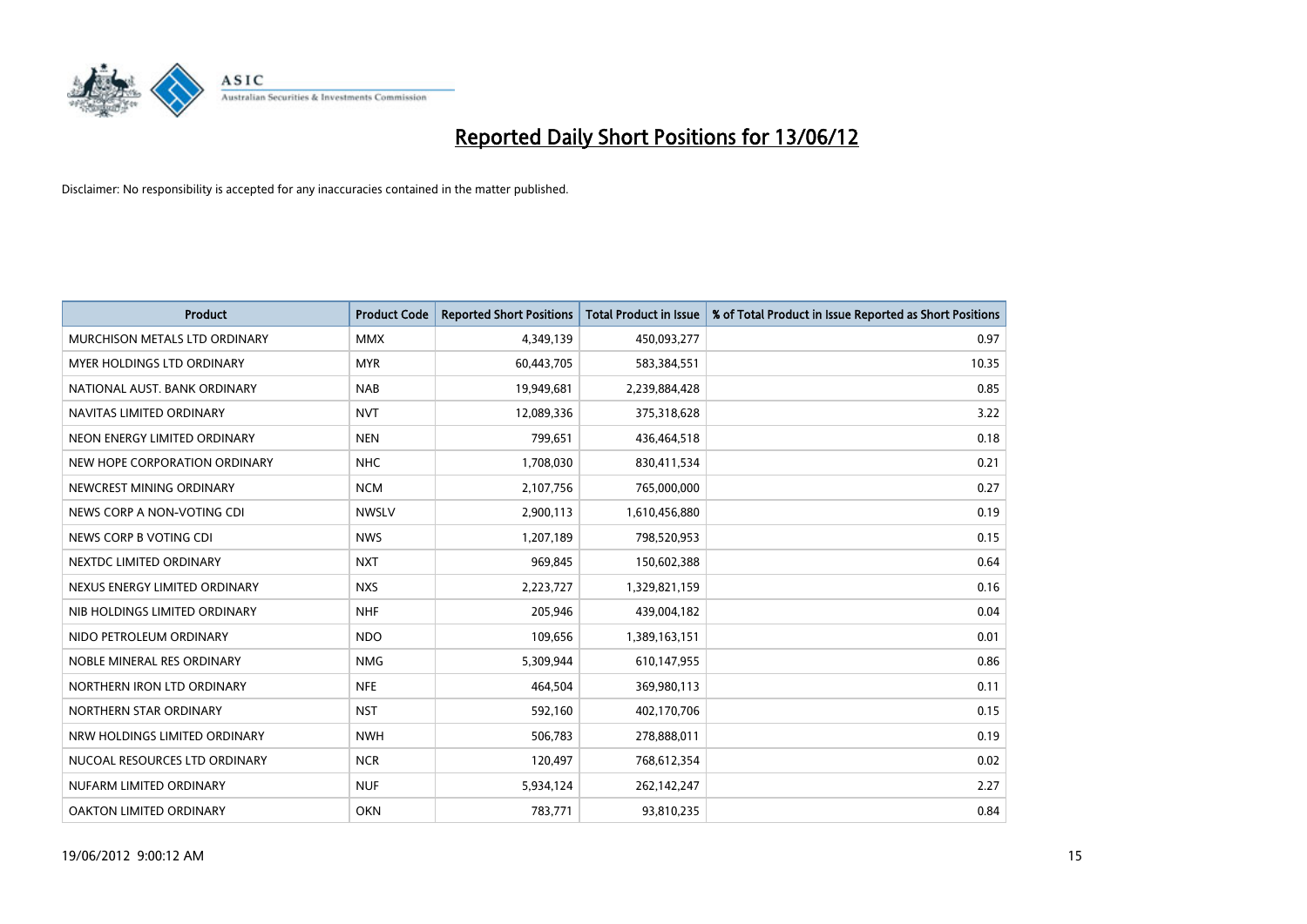

| <b>Product</b>                        | <b>Product Code</b> | <b>Reported Short Positions</b> | <b>Total Product in Issue</b> | % of Total Product in Issue Reported as Short Positions |
|---------------------------------------|---------------------|---------------------------------|-------------------------------|---------------------------------------------------------|
| OCEANAGOLD CORP. CHESS DEPOSITARY INT | <b>OGC</b>          | 1,329,607                       | 262,834,376                   | 0.51                                                    |
| OIL SEARCH LTD ORDINARY               | OSH                 | 4,707,350                       | 1,331,356,047                 | 0.36                                                    |
| OM HOLDINGS LIMITED ORDINARY          | <b>OMH</b>          | 6,966,700                       | 604,105,150                   | 1.16                                                    |
| <b>ONESTEEL LIMITED ORDINARY</b>      | OST                 | 8,052,918                       | 1,345,665,626                 | 0.60                                                    |
| ORICA LIMITED ORDINARY                | ORI                 | 2,943,170                       | 365,007,037                   | 0.76                                                    |
| ORIGIN ENERGY ORDINARY                | <b>ORG</b>          | 9,135,666                       | 1,089,544,638                 | 0.84                                                    |
| OROCOBRE LIMITED ORDINARY             | <b>ORE</b>          | 89,600                          | 103,195,029                   | 0.08                                                    |
| OROTONGROUP LIMITED ORDINARY          | <b>ORL</b>          | 32,781                          | 40,880,902                    | 0.07                                                    |
| OZ MINERALS ORDINARY                  | OZL                 | 5,586,862                       | 308,785,193                   | 1.81                                                    |
| <b>PACIFIC BRANDS ORDINARY</b>        | <b>PBG</b>          | 8,216,663                       | 912,915,695                   | 0.92                                                    |
| PALADIN ENERGY LTD ORDINARY           | <b>PDN</b>          | 71,562,615                      | 835,645,290                   | 8.53                                                    |
| PAN PACIFIC PETROL. ORDINARY          | PPP                 | 7.750                           | 588,612,110                   | 0.00                                                    |
| PANAUST LIMITED ORDINARY              | <b>PNA</b>          | 2,529,789                       | 604,599,995                   | 0.43                                                    |
| PANORAMIC RESOURCES ORDINARY          | PAN                 | 1,910,078                       | 226,834,017                   | 0.82                                                    |
| PAPERLINX LIMITED ORDINARY            | <b>PPX</b>          | 1,788,869                       | 609,280,761                   | 0.29                                                    |
| PAPILLON RES LTD ORDINARY             | <b>PIR</b>          | 106,610                         | 243,514,325                   | 0.03                                                    |
| PEAK RESOURCES ORDINARY               | <b>PEK</b>          | 32,022                          | 207,916,802                   | 0.02                                                    |
| PEET LIMITED ORDINARY                 | <b>PPC</b>          | 1,048,975                       | 320,170,604                   | 0.33                                                    |
| PENINSULA ENERGY LTD ORDINARY         | <b>PEN</b>          | 2,681,938                       | 2,170,064,828                 | 0.12                                                    |
| PERILYA LIMITED ORDINARY              | PEM                 | 420,029                         | 769,316,426                   | 0.05                                                    |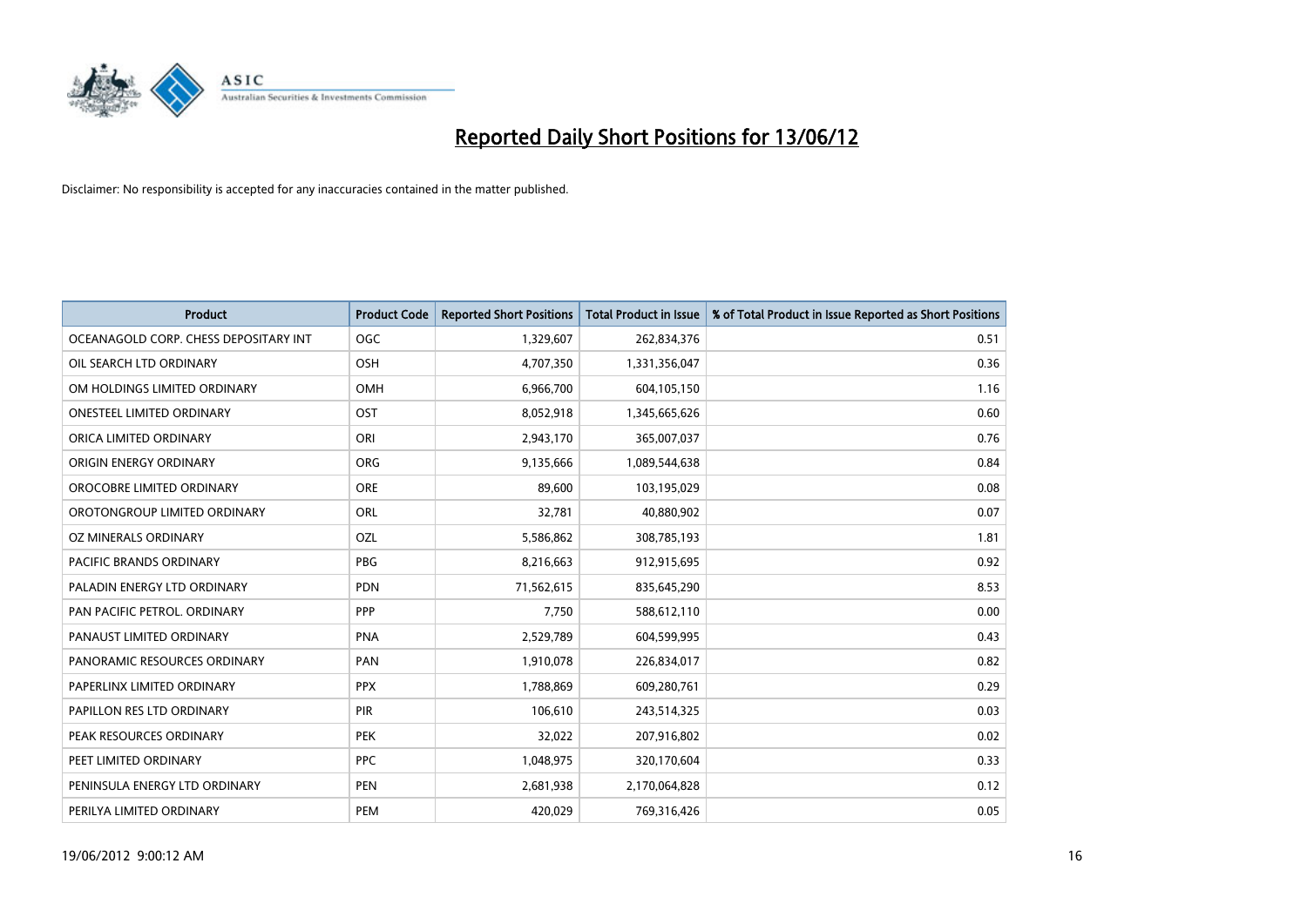

| <b>Product</b>                      | <b>Product Code</b> | <b>Reported Short Positions</b> | <b>Total Product in Issue</b> | % of Total Product in Issue Reported as Short Positions |
|-------------------------------------|---------------------|---------------------------------|-------------------------------|---------------------------------------------------------|
| PERPETUAL LIMITED ORDINARY          | PPT                 | 1,964,721                       | 41,980,678                    | 4.70                                                    |
| PERSEUS MINING LTD ORDINARY         | <b>PRU</b>          | 13,408,599                      | 457,962,088                   | 2.90                                                    |
| PHARMAXIS LTD ORDINARY              | <b>PXS</b>          | 4,087,077                       | 306,455,989                   | 1.34                                                    |
| PHOSPHAGENICS LTD. ORDINARY         | <b>POH</b>          | 96,072                          | 1,020,215,957                 | 0.01                                                    |
| PLATINUM ASSET ORDINARY             | <b>PTM</b>          | 6,559,630                       | 561,347,878                   | 1.17                                                    |
| PLATINUM AUSTRALIA ORDINARY         | <b>PLA</b>          | 468,846                         | 504,968,043                   | 0.08                                                    |
| PMI GOLD CORP CDI 1:1               | <b>PVM</b>          | 35,859                          | 71,496,626                    | 0.05                                                    |
| PMP LIMITED ORDINARY                | <b>PMP</b>          | 114,862                         | 323,781,124                   | 0.03                                                    |
| PREMIER INVESTMENTS ORDINARY        | <b>PMV</b>          | 414,407                         | 155,260,478                   | 0.26                                                    |
| PRIMA BIOMED LTD ORDINARY           | <b>PRR</b>          | 3,757,259                       | 1,066,063,388                 | 0.35                                                    |
| PRIMARY HEALTH CARE ORDINARY        | <b>PRY</b>          | 13,676,623                      | 501,717,314                   | 2.72                                                    |
| PRIMEAG AUSTRALIA ORDINARY          | PAG                 | 252,516                         | 266,394,444                   | 0.09                                                    |
| PROGRAMMED ORDINARY                 | <b>PRG</b>          | 283,931                         | 118,173,778                   | 0.23                                                    |
| <b>QANTAS AIRWAYS ORDINARY</b>      | QAN                 | 12,824,071                      | 2,265,123,620                 | 0.58                                                    |
| OBE INSURANCE GROUP ORDINARY        | <b>OBE</b>          | 47,013,098                      | 1,181,682,557                 | 3.96                                                    |
| OR NATIONAL LIMITED ORDINARY        | <b>ORN</b>          | 10,992,375                      | 2,440,000,000                 | 0.43                                                    |
| ORXPHARMA LTD ORDINARY              | <b>QRX</b>          | 378,983                         | 144,577,206                   | 0.27                                                    |
| <b>QUBE LOGISTICS HLDG ORDINARY</b> | QUB                 | 3,947,622                       | 909,407,185                   | 0.43                                                    |
| RAMELIUS RESOURCES ORDINARY         | <b>RMS</b>          | 954,495                         | 335,906,949                   | 0.29                                                    |
| RAMSAY HEALTH CARE ORDINARY         | <b>RHC</b>          | 1,936,574                       | 202,081,252                   | 0.96                                                    |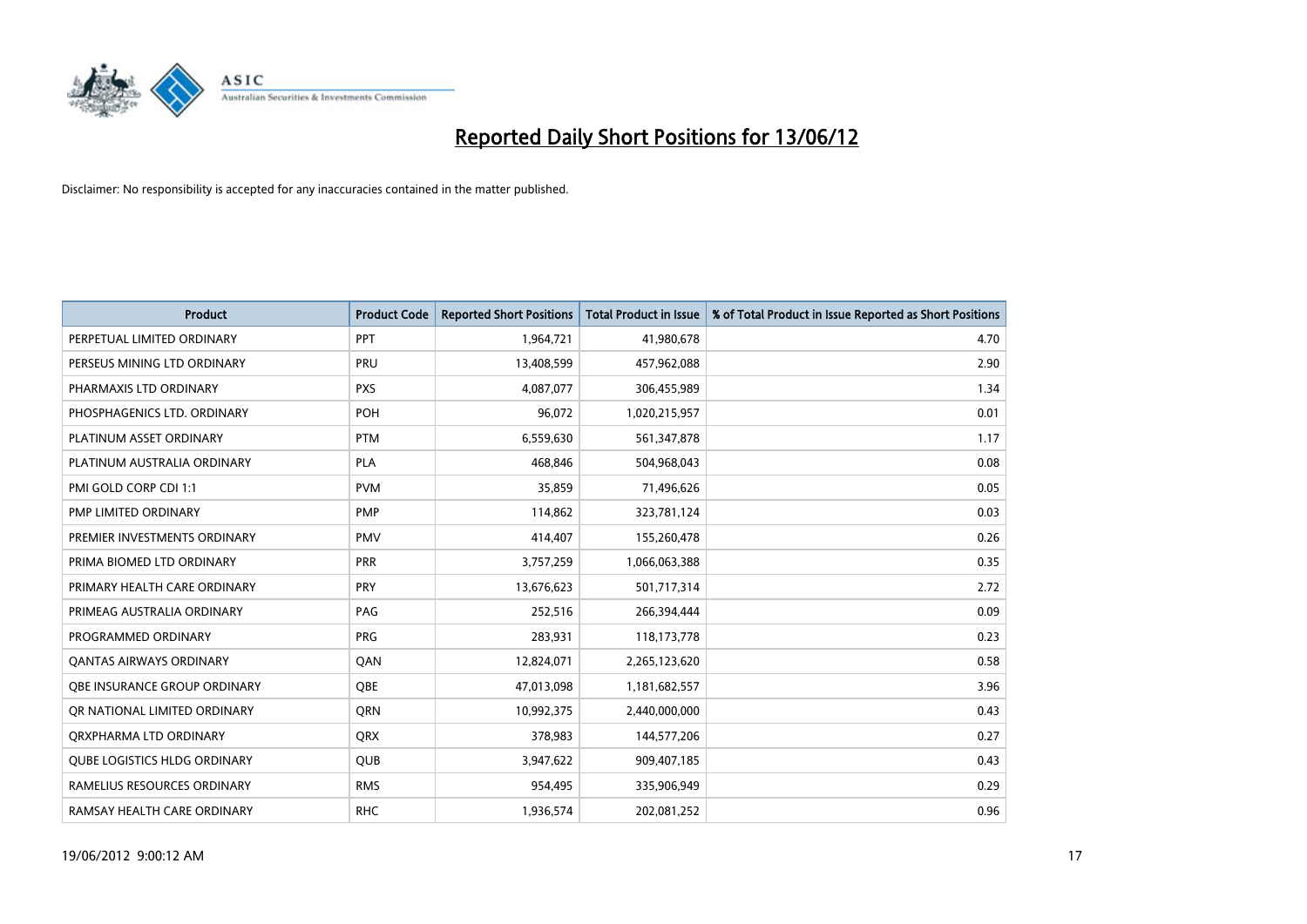

| <b>Product</b>                    | <b>Product Code</b> | <b>Reported Short Positions</b> | <b>Total Product in Issue</b> | % of Total Product in Issue Reported as Short Positions |
|-----------------------------------|---------------------|---------------------------------|-------------------------------|---------------------------------------------------------|
| RANGE RESOURCES LTD ORDINARY      | <b>RRS</b>          | 608,905                         | 2,118,880,660                 | 0.03                                                    |
| <b>RCR TOMLINSON ORDINARY</b>     | <b>RCR</b>          | 42,668                          | 131,997,456                   | 0.03                                                    |
| <b>REA GROUP ORDINARY</b>         | <b>REA</b>          | 301,201                         | 131,714,699                   | 0.23                                                    |
| RECKON LIMITED ORDINARY           | <b>RKN</b>          | 840,928                         | 129,488,015                   | 0.66                                                    |
| <b>RED 5 LIMITED ORDINARY</b>     | <b>RED</b>          | 63,286                          | 135,488,008                   | 0.05                                                    |
| <b>RED FORK ENERGY ORDINARY</b>   | <b>RFE</b>          | 167,149                         | 310,229,853                   | 0.05                                                    |
| REDBANK ENERGY LTD ORDINARY       | AEJ                 | 19                              | 786,287                       | 0.00                                                    |
| REDFLEX HOLDINGS ORDINARY         | <b>RDF</b>          | $\overline{2}$                  | 110,345,599                   | 0.00                                                    |
| <b>REGIONAL EXPRESS ORDINARY</b>  | <b>REX</b>          | 10,000                          | 121,254,902                   | 0.01                                                    |
| <b>REGIS RESOURCES ORDINARY</b>   | <b>RRL</b>          | 519,174                         | 451,954,157                   | 0.11                                                    |
| RESMED INC CDI 10:1               | <b>RMD</b>          | 3,781,203                       | 1,556,242,300                 | 0.24                                                    |
| <b>RESOLUTE MINING ORDINARY</b>   | <b>RSG</b>          | 3,843,038                       | 643,219,058                   | 0.59                                                    |
| RESOURCE GENERATION ORDINARY      | <b>RES</b>          | 173                             | 262,895,652                   | 0.00                                                    |
| <b>RETAIL FOOD GROUP ORDINARY</b> | <b>RFG</b>          | 31,948                          | 108,422,615                   | 0.03                                                    |
| REVERSE CORP LIMITED ORDINARY     | <b>REF</b>          | 100                             | 92,382,175                    | 0.00                                                    |
| REX MINERALS LIMITED ORDINARY     | <b>RXM</b>          | 675,111                         | 188,907,284                   | 0.35                                                    |
| RHG LIMITED ORDINARY              | <b>RHG</b>          | 36,083                          | 308,483,177                   | 0.01                                                    |
| <b>RIALTO ENERGY ORDINARY</b>     | <b>RIA</b>          | 2,048,763                       | 671,347,392                   | 0.29                                                    |
| RIDLEY CORPORATION ORDINARY       | <b>RIC</b>          | 5,096                           | 307,817,071                   | 0.00                                                    |
| RIO TINTO LIMITED ORDINARY        | <b>RIO</b>          | 19,333,866                      | 435,758,720                   | 4.43                                                    |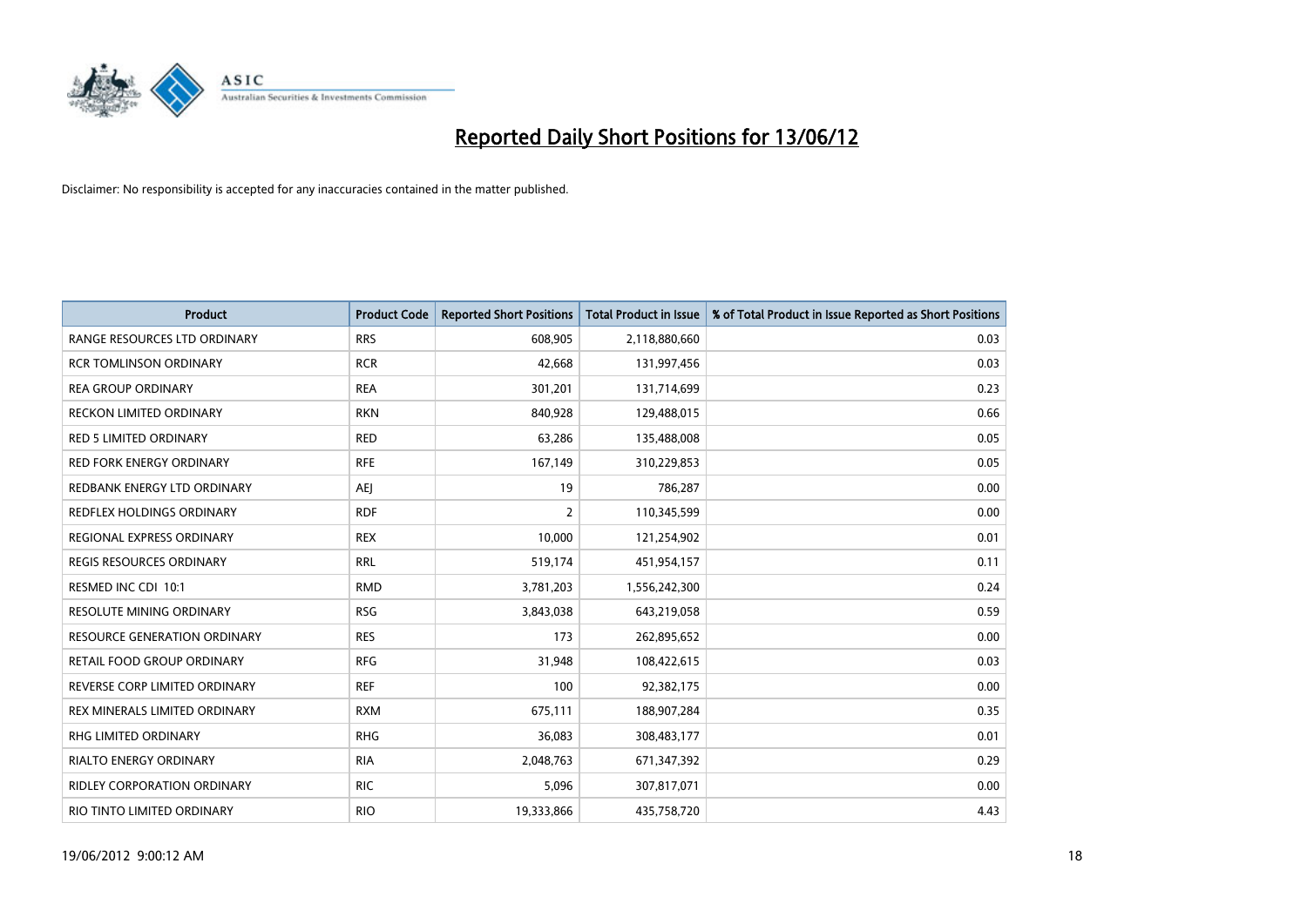

| <b>Product</b>                   | <b>Product Code</b> | <b>Reported Short Positions</b> | <b>Total Product in Issue</b> | % of Total Product in Issue Reported as Short Positions |
|----------------------------------|---------------------|---------------------------------|-------------------------------|---------------------------------------------------------|
| <b>ROBUST RESOURCES ORDINARY</b> | <b>ROL</b>          | 33,720                          | 87,994,097                    | 0.04                                                    |
| ROC OIL COMPANY ORDINARY         | <b>ROC</b>          | 2,069,370                       | 683,235,552                   | 0.32                                                    |
| <b>RURALCO HOLDINGS ORDINARY</b> | <b>RHL</b>          | 12,000                          | 55,019,284                    | 0.02                                                    |
| SAI GLOBAL LIMITED ORDINARY      | SAI                 | 4,570,490                       | 204,354,836                   | 2.23                                                    |
| SALMAT LIMITED ORDINARY          | <b>SLM</b>          | 2,740,188                       | 159,802,174                   | 1.70                                                    |
| SAMSON OIL & GAS LTD ORDINARY    | <b>SSN</b>          | 1,349,852                       | 1,768,994,382                 | 0.08                                                    |
| SANDFIRE RESOURCES ORDINARY      | <b>SFR</b>          | 4,237,763                       | 151,158,635                   | 2.82                                                    |
| <b>SANTOS LTD ORDINARY</b>       | <b>STO</b>          | 4,732,205                       | 952,788,319                   | 0.49                                                    |
| SARACEN MINERAL ORDINARY         | <b>SAR</b>          | 2,005,511                       | 594,815,640                   | 0.34                                                    |
| SEDGMAN LIMITED ORDINARY         | <b>SDM</b>          | 16,888                          | 214,292,930                   | 0.00                                                    |
| SEEK LIMITED ORDINARY            | <b>SEK</b>          | 13,813,100                      | 337,101,307                   | 4.09                                                    |
| SELECT HARVESTS ORDINARY         | <b>SHV</b>          | 57,650                          | 56,812,699                    | 0.09                                                    |
| SENEX ENERGY LIMITED ORDINARY    | SXY                 | 4,293,226                       | 926,147,416                   | 0.47                                                    |
| SERVCORP LIMITED ORDINARY        | SRV                 | 31,599                          | 98,440,807                    | 0.03                                                    |
| SERVICE STREAM ORDINARY          | SSM                 | 400                             | 283,418,867                   | 0.00                                                    |
| SEVEN GROUP HOLDINGS ORDINARY    | <b>SVW</b>          | 525,476                         | 307,410,281                   | 0.17                                                    |
| SEVEN WEST MEDIA LTD ORDINARY    | <b>SWM</b>          | 24,565,696                      | 666,105,054                   | 3.70                                                    |
| SIGMA PHARMACEUTICAL ORDINARY    | <b>SIP</b>          | 5,301,307                       | 1,185,020,782                 | 0.46                                                    |
| SILEX SYSTEMS ORDINARY           | <b>SLX</b>          | 693,560                         | 170,143,997                   | 0.40                                                    |
| SILVER LAKE RESOURCE ORDINARY    | <b>SLR</b>          | 289,399                         | 220,264,064                   | 0.14                                                    |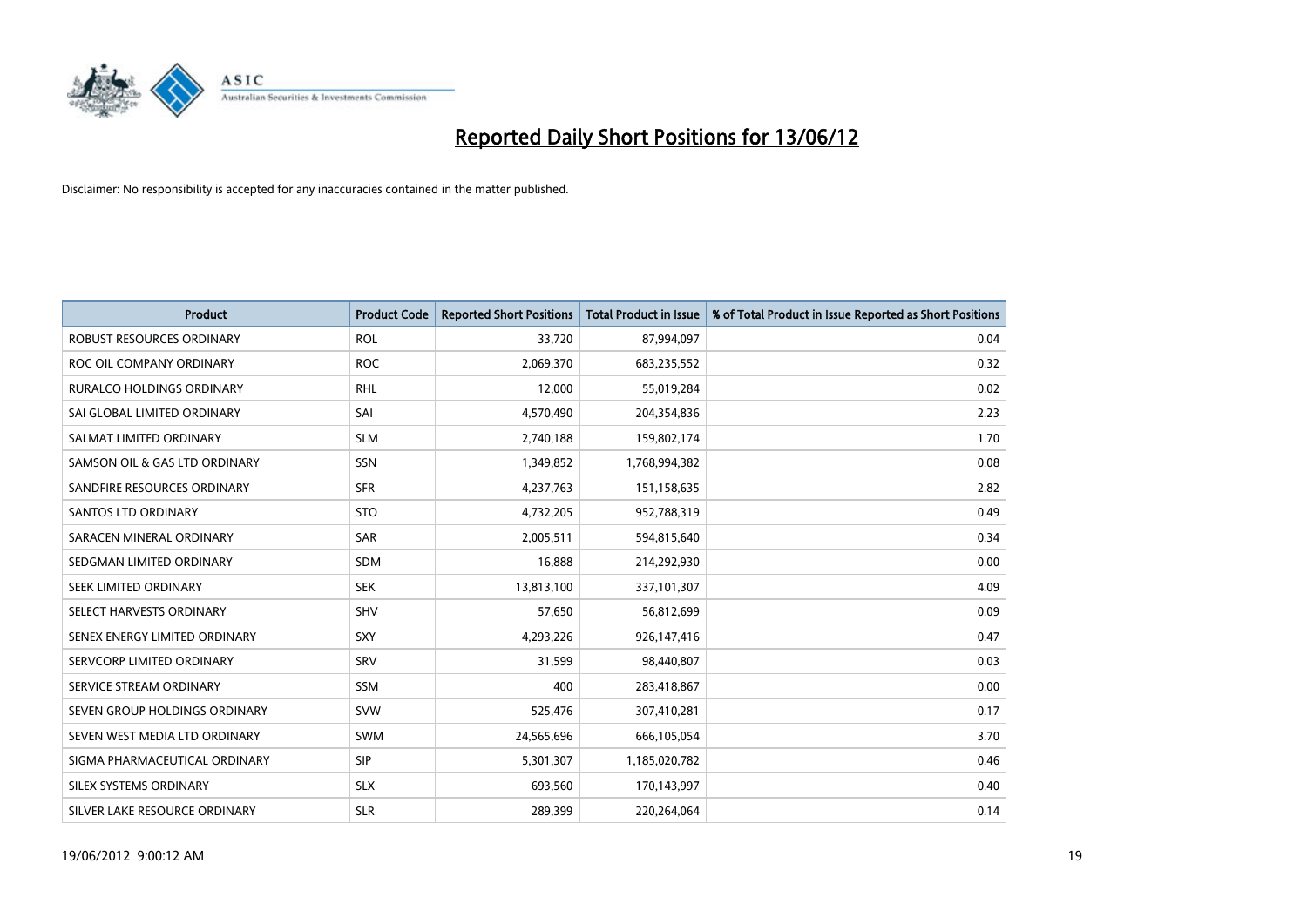

| <b>Product</b>                           | <b>Product Code</b> | <b>Reported Short Positions</b> | <b>Total Product in Issue</b> | % of Total Product in Issue Reported as Short Positions |
|------------------------------------------|---------------------|---------------------------------|-------------------------------|---------------------------------------------------------|
| SIMS METAL MGMT LTD ORDINARY             | SGM                 | 8,435,152                       | 205,106,768                   | 4.14                                                    |
| SINGAPORE TELECOMM. CHESS DEPOSITARY INT | <b>SGT</b>          | 5,678,907                       | 163,034,804                   | 3.48                                                    |
| SIRTEX MEDICAL ORDINARY                  | <b>SRX</b>          | 3,285                           | 55,768,136                    | 0.01                                                    |
| SKILLED GROUP LTD ORDINARY               | <b>SKE</b>          | 17,161                          | 233,487,276                   | 0.00                                                    |
| SKY CITY ENTERTAIN, ORDINARY             | <b>SKC</b>          | 101                             | 576,958,340                   | 0.00                                                    |
| <b>SLATER &amp; GORDON ORDINARY</b>      | <b>SGH</b>          | 13,977                          | 168,600,731                   | 0.01                                                    |
| SMS MANAGEMENT, ORDINARY                 | <b>SMX</b>          | 630,071                         | 68,415,913                    | 0.92                                                    |
| SONIC HEALTHCARE ORDINARY                | <b>SHL</b>          | 3,804,595                       | 390,969,875                   | 0.96                                                    |
| SOUL PATTINSON (W.H) ORDINARY            | SOL                 | 27,778                          | 239,395,320                   | 0.01                                                    |
| SOUTH BOULDER MINES ORDINARY             | <b>STB</b>          | 101,421                         | 116,232,826                   | 0.09                                                    |
| SP AUSNET STAPLED SECURITIES             | SPN                 | 11,027,984                      | 3,243,987,341                 | 0.33                                                    |
| SPARK INFRASTRUCTURE STAPLED NOTE & UNIT | SKI                 | 31,565,348                      | 1,326,734,264                 | 2.39                                                    |
| SPECIALTY FASHION ORDINARY               | <b>SFH</b>          | 1,078,569                       | 192,236,121                   | 0.56                                                    |
| SPOTLESS GROUP LTD ORDINARY              | <b>SPT</b>          | 506,180                         | 265,746,161                   | 0.19                                                    |
| ST BARBARA LIMITED ORDINARY              | SBM                 | 7,360,131                       | 325,615,389                   | 2.25                                                    |
| STANMORE COAL LTD ORDINARY               | <b>SMR</b>          | 16,885                          | 160,180,221                   | 0.01                                                    |
| STARPHARMA HOLDINGS ORDINARY             | SPL                 | 2,392,112                       | 280,802,451                   | 0.85                                                    |
| STHN CROSS MEDIA ORDINARY                | <b>SXL</b>          | 5,821,517                       | 704,594,449                   | 0.82                                                    |
| STOCKLAND UNITS/ORD STAPLED              | SGP                 | 16,658,738                      | 2,216,457,480                 | 0.73                                                    |
| STRAITS RES LTD. ORDINARY                | SRQ                 | 127,436                         | 456,529,474                   | 0.03                                                    |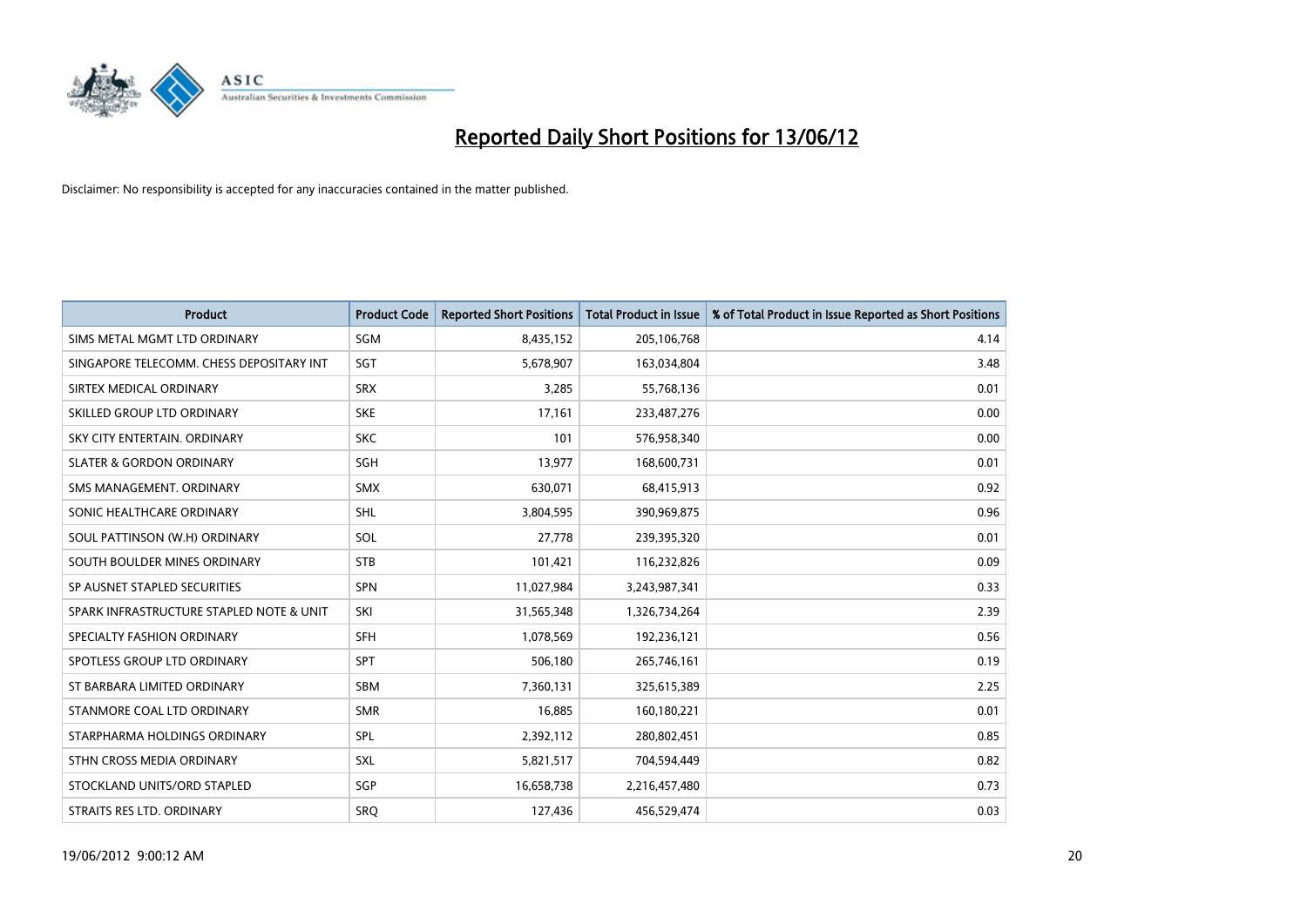

| <b>Product</b>                     | <b>Product Code</b> | <b>Reported Short Positions</b> | <b>Total Product in Issue</b> | % of Total Product in Issue Reported as Short Positions |
|------------------------------------|---------------------|---------------------------------|-------------------------------|---------------------------------------------------------|
| <b>STW COMMUNICATIONS ORDINARY</b> | SGN                 | 110,874                         | 362,798,351                   | 0.02                                                    |
| SUNCORP GROUP LTD ORDINARY         | <b>SUN</b>          | 10,628,547                      | 1,286,600,980                 | 0.81                                                    |
| SUNDANCE ENERGY ORDINARY           | <b>SEA</b>          | 50,635                          | 277,098,474                   | 0.02                                                    |
| SUNDANCE RESOURCES ORDINARY        | SDL                 | 25,214,816                      | 2,933,534,505                 | 0.86                                                    |
| SUNLAND GROUP LTD ORDINARY         | <b>SDG</b>          | 91,510                          | 201,578,526                   | 0.05                                                    |
| SUPER RET REP LTD ORDINARY         | SUL                 | 1,131,811                       | 196,152,971                   | 0.57                                                    |
| SYD AIRPORT STAPLED US PROHIBIT.   | <b>SYD</b>          | 7,652,741                       | 1,861,210,782                 | 0.43                                                    |
| SYRAH RESOURCES ORDINARY           | <b>SYR</b>          | 4,896                           | 125,204,521                   | 0.00                                                    |
| TABCORP HOLDINGS LTD ORDINARY      | <b>TAH</b>          | 7,259,149                       | 730,113,969                   | 0.99                                                    |
| TANAMI GOLD NL ORDINARY            | <b>TAM</b>          | 195,124                         | 261,132,677                   | 0.07                                                    |
| TAP OIL LIMITED ORDINARY           | <b>TAP</b>          | 1,035,323                       | 241,295,311                   | 0.42                                                    |
| TASSAL GROUP LIMITED ORDINARY      | <b>TGR</b>          | 113,635                         | 146,304,404                   | 0.07                                                    |
| <b>TATTS GROUP LTD ORDINARY</b>    | <b>TTS</b>          | 9,250,725                       | 1,362,919,733                 | 0.68                                                    |
| <b>TECHNOLOGY ONE ORDINARY</b>     | <b>TNE</b>          | 156,097                         | 304,910,455                   | 0.04                                                    |
| TELECOM CORPORATION ORDINARY       | <b>TEL</b>          | 15,852,970                      | 1,894,173,035                 | 0.84                                                    |
| TELSTRA CORPORATION. ORDINARY      | <b>TLS</b>          | 30,443,882                      | 12,443,074,357                | 0.23                                                    |
| TEN NETWORK HOLDINGS ORDINARY      | <b>TEN</b>          | 63,497,210                      | 1,045,236,720                 | 6.05                                                    |
| TERANGA GOLD CORP CDI 1:1          | <b>TGZ</b>          | 282,916                         | 158,155,577                   | 0.17                                                    |
| TEXON PETROLEUM LTD ORDINARY       | <b>TXN</b>          | 271,623                         | 245,039,848                   | 0.11                                                    |
| TFS CORPORATION LTD ORDINARY       | <b>TFC</b>          | 294,504                         | 279,621,829                   | 0.10                                                    |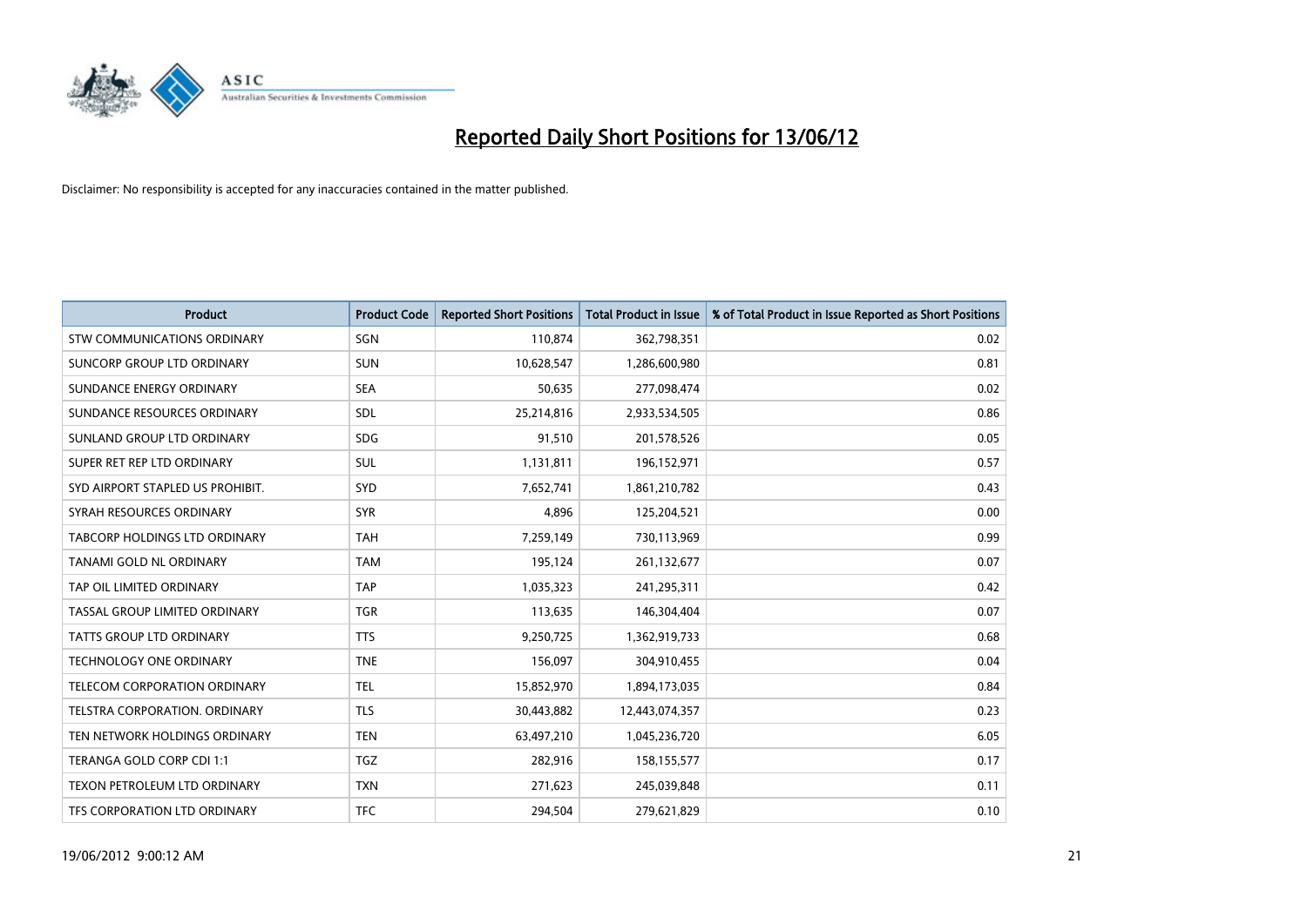

| Product                              | <b>Product Code</b> | <b>Reported Short Positions</b> | <b>Total Product in Issue</b> | % of Total Product in Issue Reported as Short Positions |
|--------------------------------------|---------------------|---------------------------------|-------------------------------|---------------------------------------------------------|
| THAKRAL HOLDINGS GRP ORDINARY/UNIT   | <b>THG</b>          | 164                             | 585,365,014                   | 0.00                                                    |
| THE REJECT SHOP ORDINARY             | <b>TRS</b>          | 1,499,802                       | 26,071,170                    | 5.76                                                    |
| THINKSMART LIMITED ORDINARY          | <b>TSM</b>          | 175,000                         | 156,005,431                   | 0.11                                                    |
| THORN GROUP LIMITED ORDINARY         | <b>TGA</b>          | 312,773                         | 146,374,703                   | 0.21                                                    |
| <b>TIGER RESOURCES ORDINARY</b>      | <b>TGS</b>          | 2,403,496                       | 673,470,269                   | 0.34                                                    |
| <b>TISHMAN SPEYER UNITS</b>          | <b>TSO</b>          | 40,786                          | 338,440,904                   | 0.01                                                    |
| TOLL HOLDINGS LTD ORDINARY           | <b>TOL</b>          | 18,004,749                      | 717,133,875                   | 2.49                                                    |
| TOX FREE SOLUTIONS ORDINARY          | <b>TOX</b>          | 16,835                          | 114,948,108                   | 0.02                                                    |
| TPG TELECOM LIMITED ORDINARY         | <b>TPM</b>          | 2,285,817                       | 793,808,141                   | 0.28                                                    |
| <b>TRADE ME GROUP ORDINARY</b>       | <b>TME</b>          | 306,121                         | 395,745,510                   | 0.08                                                    |
| TRANSFIELD SERVICES ORDINARY         | <b>TSE</b>          | 4,305,637                       | 525,028,694                   | 0.83                                                    |
| TRANSPACIFIC INDUST, ORDINARY        | <b>TPI</b>          | 5,223,752                       | 1,578,209,025                 | 0.31                                                    |
| TRANSURBAN GROUP TRIPLE STAPLED SEC. | <b>TCL</b>          | 5,290,286                       | 1,458,321,112                 | 0.36                                                    |
| TREASURY WINE ESTATE ORDINARY        | <b>TWE</b>          | 13,232,298                      | 647,227,144                   | 2.04                                                    |
| TROY RESOURCES LTD ORDINARY          | <b>TRY</b>          | 110,692                         | 89,296,649                    | 0.11                                                    |
| UGL LIMITED ORDINARY                 | UGL                 | 6,002,925                       | 166,315,038                   | 3.62                                                    |
| UNILIFE CORPORATION CDI 6:1          | <b>UNS</b>          | 211,168                         | 256,958,538                   | 0.08                                                    |
| UXC LIMITED ORDINARY                 | <b>UXC</b>          | 134,238                         | 305,585,913                   | 0.04                                                    |
| <b>VENTURE MINERALS ORDINARY</b>     | <b>VMS</b>          | 119,782                         | 232,468,592                   | 0.05                                                    |
| VIRGIN AUS HLDG LTD ORDINARY         | <b>VAH</b>          | 30,676,222                      | 2,210,197,600                 | 1.39                                                    |